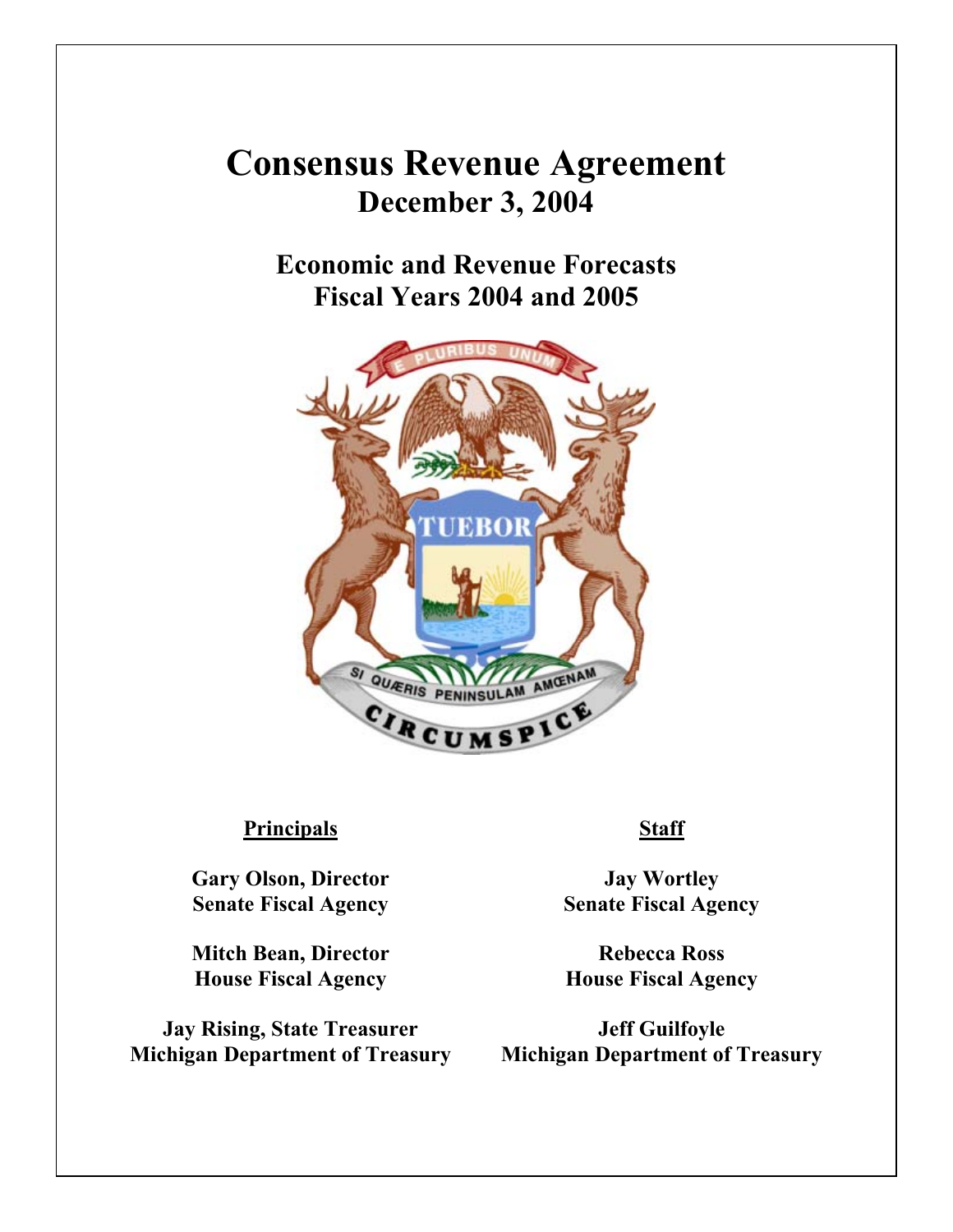# **Table of Contents**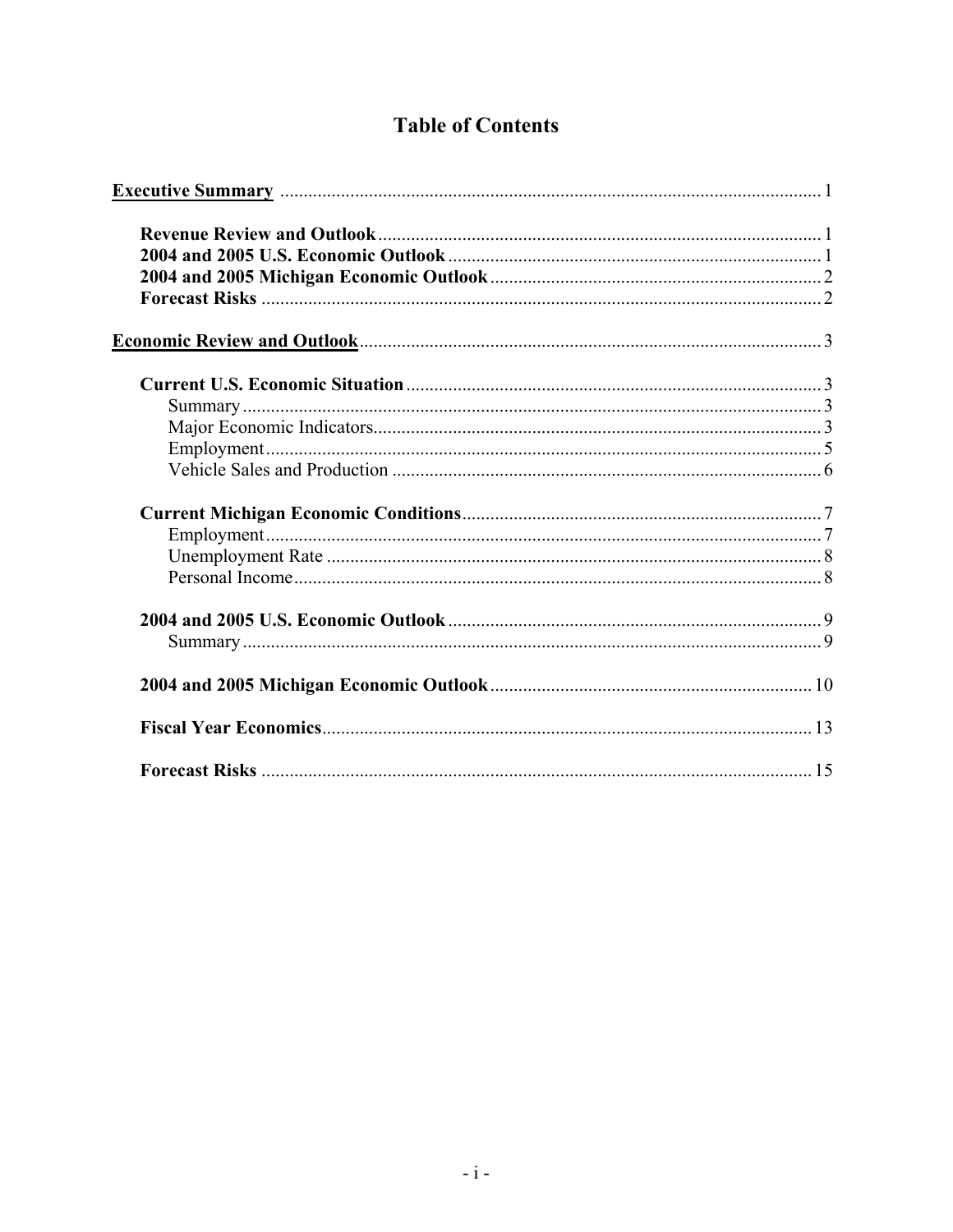| 22 |
|----|

# **List of Tables**

| Table 2 |  |
|---------|--|
| Table 3 |  |
| Table 4 |  |
| Table 5 |  |
| Table 6 |  |
| Table 7 |  |
| Table 8 |  |
| Table 9 |  |
|         |  |
|         |  |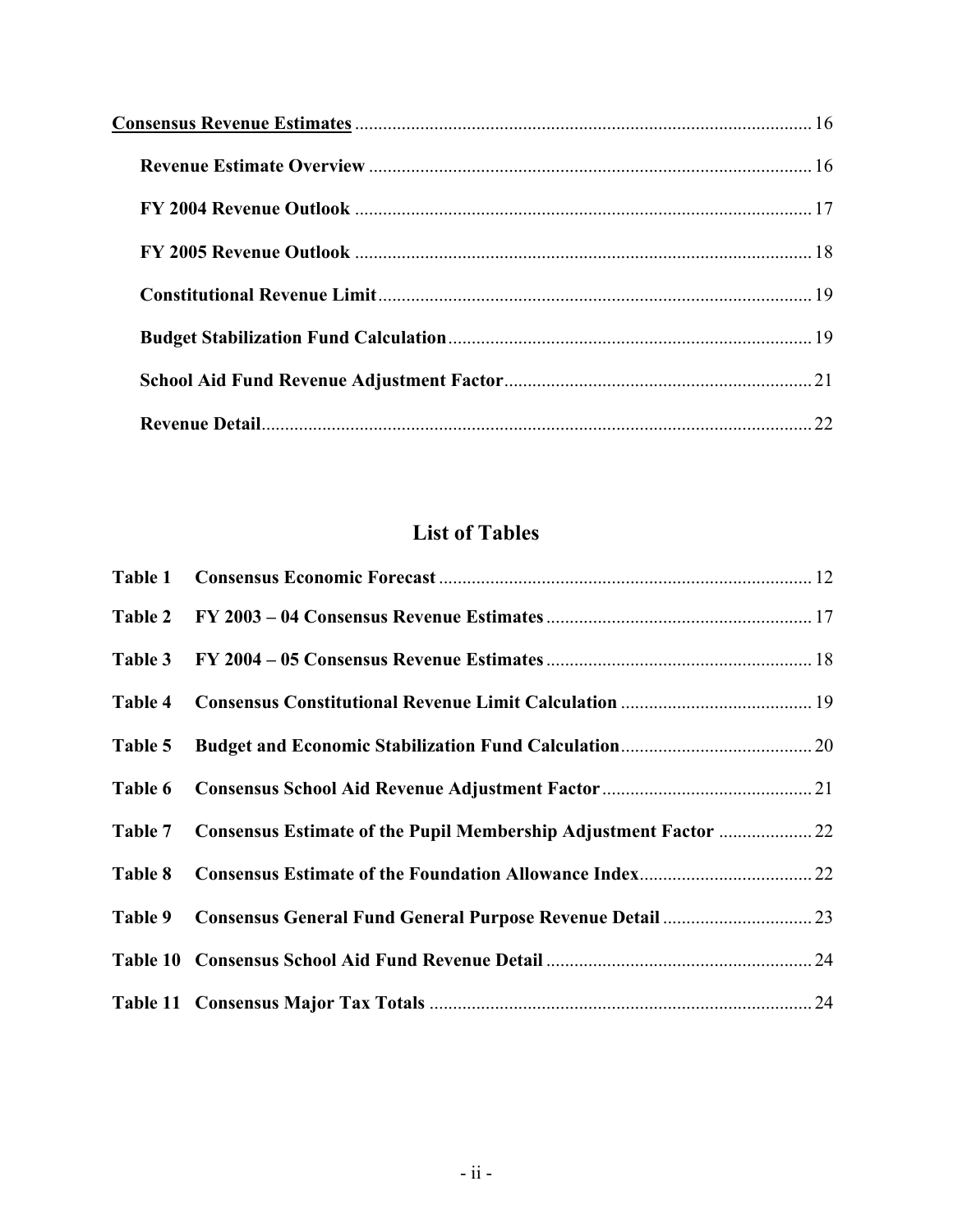#### **EXECUTIVE SUMMARY December 3, 2004**

#### **Revenue Review and Outlook**

- FY 2004 GF-GP revenue is projected to increase 0.1 percent to \$7,968.1 million, a \$2.3 million reduction from the adjusted May Consensus estimate. SAF revenue is expected to fall 1.5 percent to \$10,551.9 million, \$7.3 million below the adjusted May Consensus estimate.
- FY 2005 GF-GP revenue is projected to decline 1.6 percent to \$7,838.6 million. This total is \$256.8 million below the adjusted May Consensus estimate. SAF revenue is projected to increase 3.1 percent to \$10,883.4 million, \$113.2 million below the adjusted May Consensus estimate.

#### **2004 and 2005 U.S. Economic Outlook**

- Real Gross Domestic Product growth is forecast to average 4.4 percent in 2004 and 3.2 percent in 2005.
- After cooling over the summer, national payroll employment strongly increased in October (303,000 jobs) but then slowed to a 112,000 gain in November. Wage and salary employment has grown each month for over a year and is erasing the job losses since the beginning of the last recession. However, payroll employment is still 432,000 jobs below the March 2001 peak. Employment is projected to continue growing over the forecast horizon. The U.S. unemployment rate is forecast to average 5.5 percent and 5.4 percent in 2004 and 2005, respectively.
- Historically low interest rates have provided consumers with the ability to purchase housing at record levels and refinance existing mortgages. However, with wage and commodity price pressures building, interest rates are projected to increase over the forecast period.
- Light vehicle sales are forecast to be 16.7 million units in 2004 and 16.8 million units in 2005, relatively stable from the past two years.
- Consumer price inflation is forecast to be moderate, averaging 2.7 percent in 2004 and 2.6 percent in 2005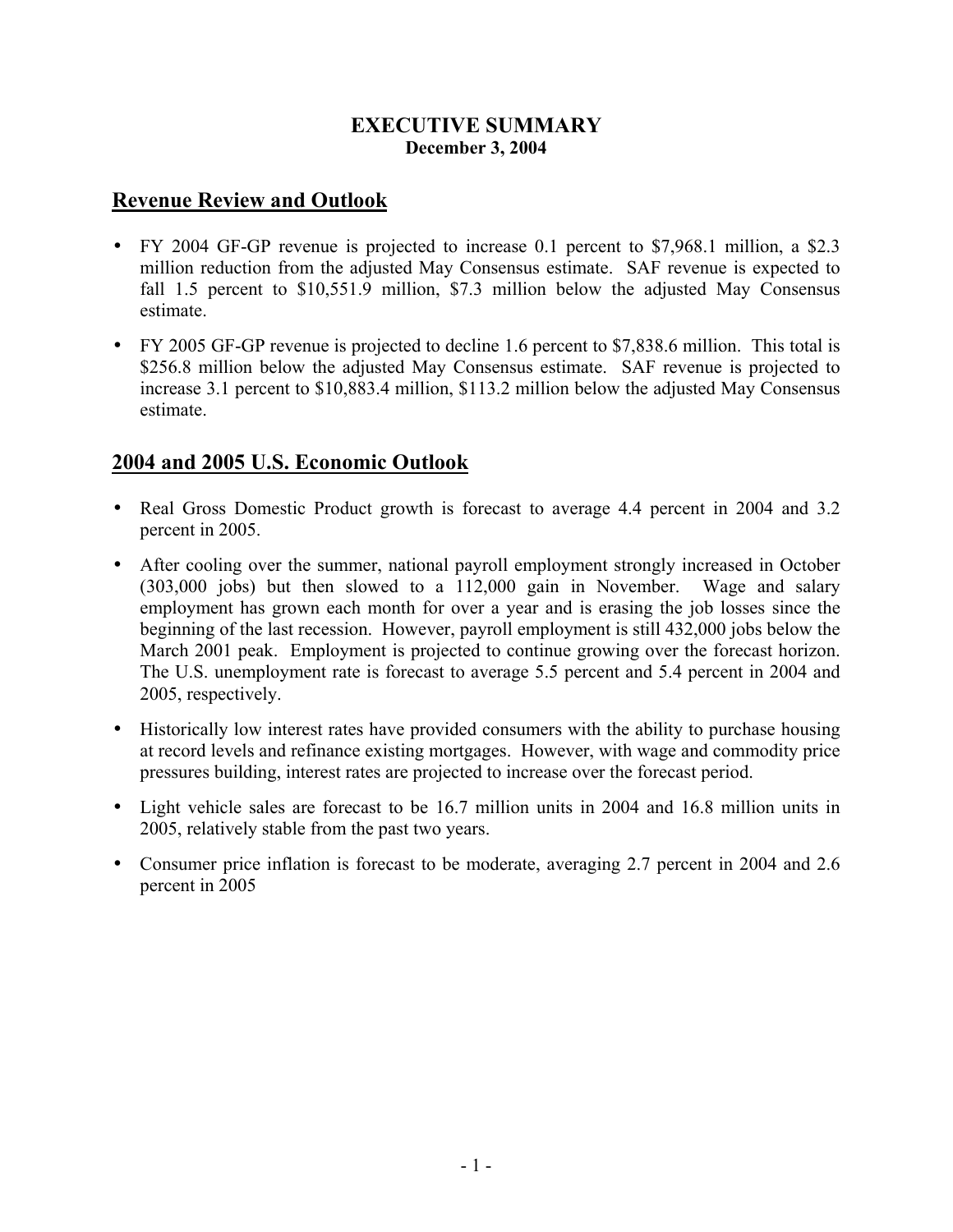#### **2004 and 2005 Michigan Economic Outlook**

- Michigan wage and salary employment is expected to register its fourth straight year of decline (-1.1 percent) in 2004. In 2005, Michigan wage and salary employment is forecast to grow 0.3 percent.
- The Michigan unemployment rate is forecast to fall to 6.7 percent for 2004. In 2005, the Michigan unemployment rate is forecast to rise to 6.9 percent.
- Wage and salary income will post a slight gain (0.7 percent) in 2004, and increase at a faster pace of 3.7 percent in 2005. Personal income will post moderate increases throughout the forecast horizon. In 2004 and 2005, personal income is forecast to rise 2.7 percent and 4.5 percent, respectively.
- In FY 2004 and FY 2005, Michigan wage and salary income is expected to grow 1.4 percent and 2.5 percent. Disposable income is expected to rise 4.5 percent and 3.4 percent in FY 2004 and FY 2005.

#### **Forecast Risks**

- Nationally, employment has increased each month for over a year. However, Michigan job growth has remained elusive. The forecast projects modest gains in Michigan employment. If businesses and/or consumers lose confidence in the expansion, both national and Michigan employment growth may be slower than forecast. High consumer debt burdens, coupled with higher interest rates, also pose a risk to the forecast.
- Business investment is key to the continued economic expansion. If firms invest less (more) than expected, growth may be weaker (stronger) than forecast.
- If Big Three market share falls precipitously, manufacturing employment could decline more steeply. Michigan would be particularly hard hit. Similarly, to the extent to which productivity gains remain very strong, manufacturing employment could decline faster than expected and overall employment gains would be slower than anticipated.
- Continued higher oil and natural gas prices could curb growth. Weaker growth abroad could also slow domestic growth by reduced exports.
- A rapidly falling dollar, while helping the manufacturing sector and exports, could also spur inflation and lead to instability for U.S. financial markets. Slower equity price growth or outright declines could slow consumption and investment spending.
- If firms add to their inventories faster (more slowly) than projected, economic growth will be more (less) rapid than projected.
- The manufacturing and retail sectors have depressed Michigan employment in recent years. To the extent to which manufacturing and/or retail trade employment are/is higher (lower) than expected, Michigan's employment will be stronger (weaker) than forecast.
- Geopolitical concerns continue to pose a risk to the forecast.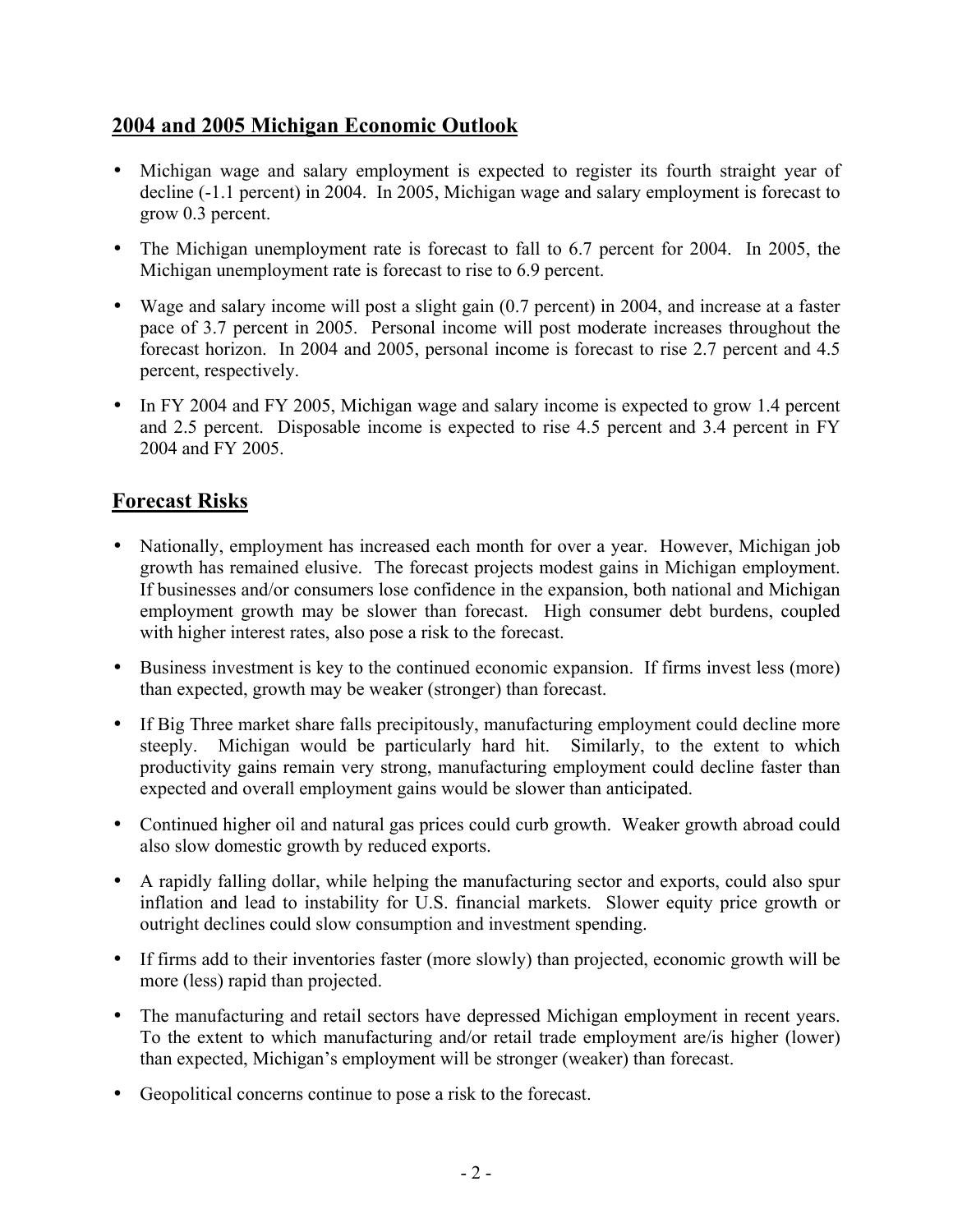#### **ECONOMIC REVIEW AND OUTLOOK December 3, 2004**

#### **Current U.S. Economic Situation**

#### Summary

The current recovery, as measured by GDP, is now three years old, having begun in November 2001. Over the past six quarters, real GDP growth has exceeded 3.0 percent each quarter. With the exception of the second quarter this year, consumption growth has been strong over this period. Similarly, with the exception of the first quarter of this year, equipment and software investment has grown at double digit rates over the past year and a half, spurred by higher profits and tax incentives that expire at the end of 2004. Light vehicle sales have remained strong throughout the recovery, boosted by record incentives and low financing rates. Supported by historically low interest rates, new and existing home sales have remained strong as well.

However, employment growth has lagged the recovery. Employment declined each quarter during the recovery until the fourth quarter of 2003. While employment has grown in each of the past four quarters, that growth has been uneven. Employment reported tepid growth the last quarter of 2003 and moderate growth in the first quarter of 2004; employment then surged in the second quarter of this year before moderating in the third quarter. Employment recorded strong growth in October, but employment growth was tepid in November. Further, despite recent growth, U.S. payroll employment remains 432,000 jobs below its March 2001 peak. Continued job growth will be key to sustained economic growth.

Interest rates have remained at historically low levels, but are expected to rise as the economy continues to report solid growth and inflationary pressures build with higher commodity prices and wage pressures as job growth increases. Energy prices, most notably oil, are increasing due to a restricted supply and growing world demand. In recent weeks, oil prices have hovered around \$50 a barrel but have moderated over the last week. Security concerns for oil supplies are also in the forefront with tensions high in Iraq and the Middle East and other oil producing nations.

#### Major Economic Indicators

Major U.S. economic indicators point to continued economic growth. The Institute for Supply Management's (ISM) manufacturing index, while signaling continued growth, rose in November after having declined the three previous months. Similarly, the ISM non-manufacturing index, rose above 60 in November after having been below 60 three consecutive months. A reading of 50 indicates a growing sector.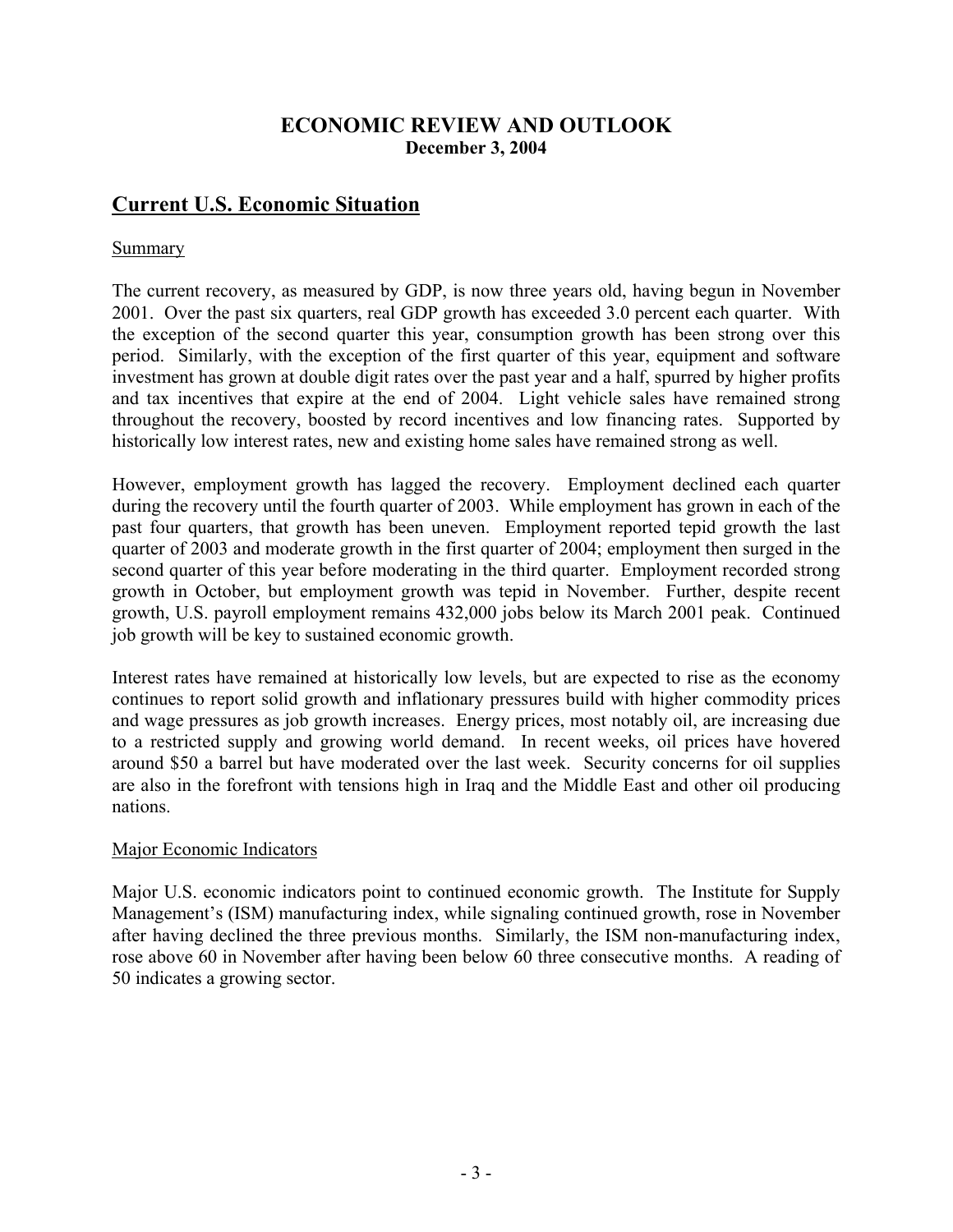

**US Payroll Employment Growing (Quarterly Change in Thousands)**

Source: U.S. Bureau of Labor Statistics





Source: Institute for Supply Management.

For over a year, new durable goods orders have trended upward. However, in recent months, durable goods order growth has moderated, disappointing expectations. Using a three-month trailing average, new durable goods orders are 9.0 percent higher than a year ago. Capacity utilization remains near 20-year lows. After having trended upward earlier this year, capacity utilization growth has flattened out in recent months. Equipment investment has grown at faster than a 10 percent rate in five of the past six quarters.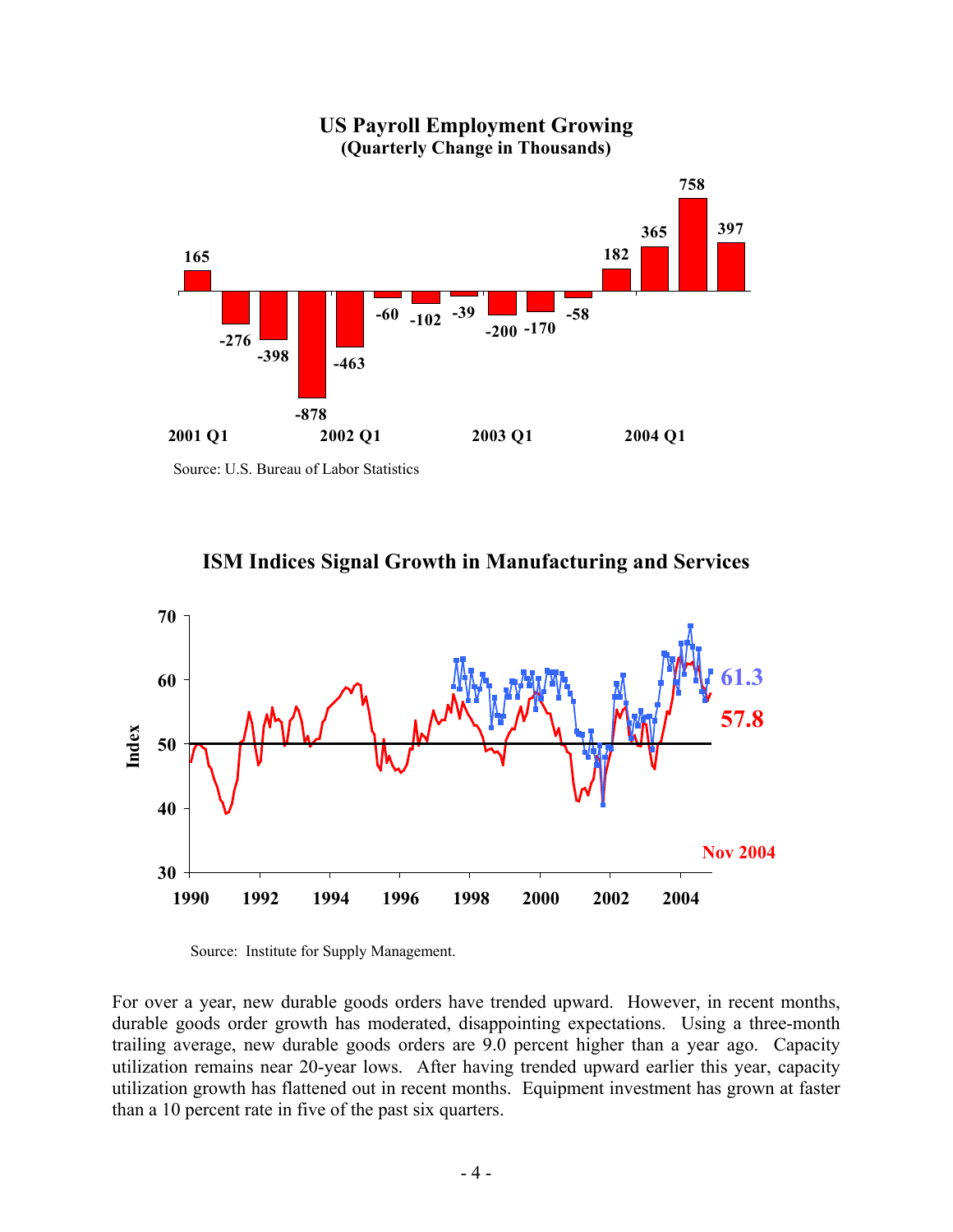While recent retail sales growth has been uneven, October retail sales were up 7.6 percent from a year ago. Consumer sentiment fell over the late summer and early fall. Rising energy prices and disappointing jobs growth depressed the index in recent months. Consumer sentiment then rose slightly in November. The ABC News consumer comfort index, which measures consumers' attitude toward current economic conditions, has largely moved sideways since June 2004.

In October, the index of leading economic indicators fell for the fifth straight month.

#### Employment

Employment has now increased every month since September 2003. However, this growth has been uneven. Employment grew at a tepid rate through the end of 2003 before posting moderate growth the first half of 2004. Employment growth then slowed over the summer before reporting strong growth in October. Employment growth then softened in November. Despite employment growth for over a year, U.S. employment remains 432,000 jobs below the March 2001 peak and some sectors are still struggling.

The manufacturing sector has been particularly hard hit. Even before the recession, the manufacturing sector was losing jobs. Beginning in August 2000, U.S. manufacturing employment fell for 42 straight months. Manufacturing employment then reported solid gains in early 2004. However, in recent months, manufacturing employment has declined. Over the past four years the manufacturing sector has lost nearly 3 million jobs. Rapid productivity gains allowed firms to reduce payroll employment even as they continued to increase output.



**Productivity Gains Strong in Durable Goods Manufacturing Sector**

U.S. employment indicators are stronger and indicate that employment should continue to rise. Recent indicators also suggest that employers are laying off fewer workers and are beginning to hire additional workers.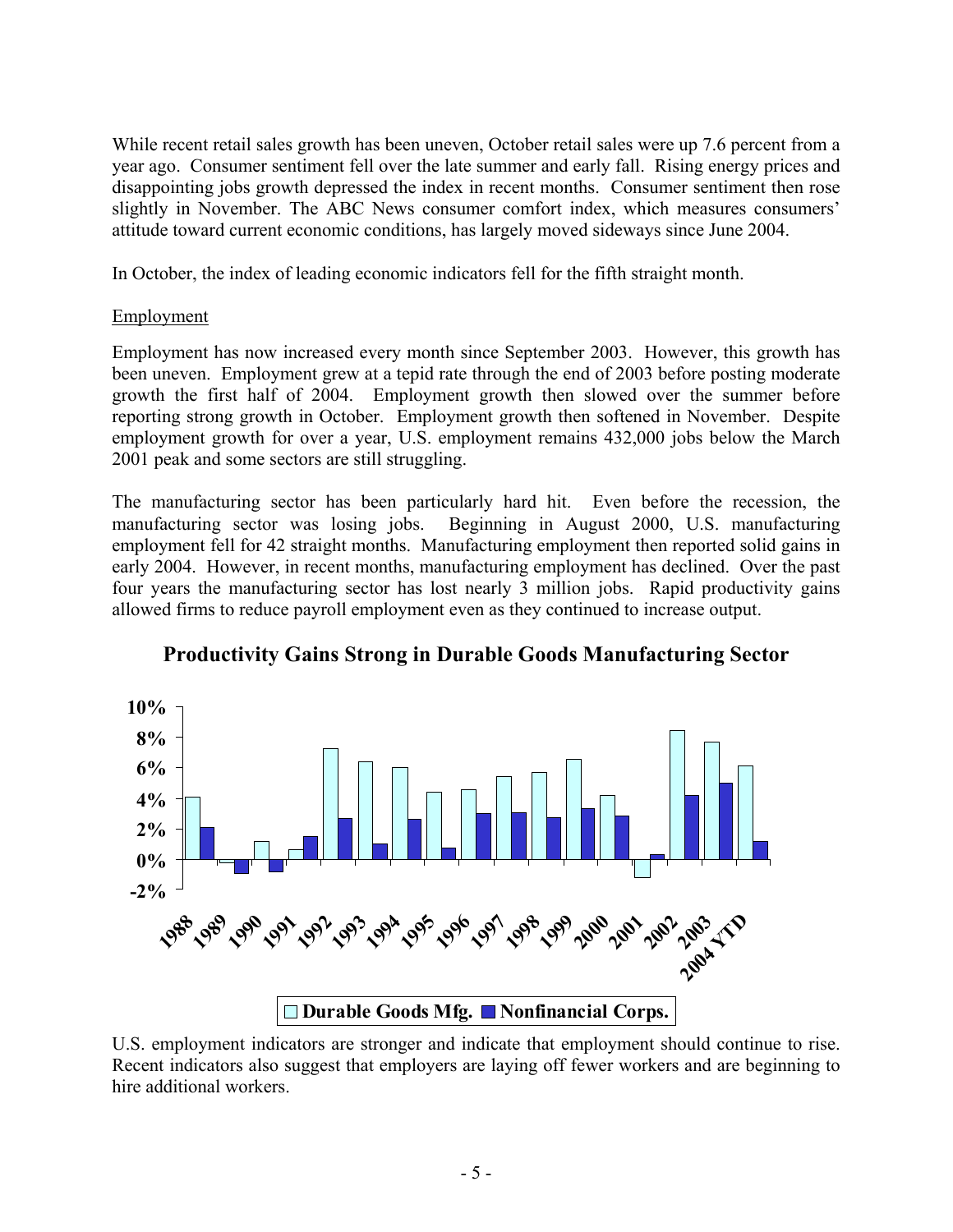Compared to a year ago, initial unemployment claims have fallen from around 380,000 to around 340,000 (four week moving average). Weekly initial unemployment claims have largely walked sideways since April 2004.

The Institute for Supply Management's (ISM) manufacturing employment index component has shown expansion each month since late 2003. The non-manufacturing ISM employment index has signaled expansion in 13 of the past 14 months. The Challenger Report count of announced layoffs fell sharply in early 2004 and then remained essentially flat through September 2004. Announced layoffs rose sharply in September before moderating somewhat in October.

Weekly hours worked, a leading indicator for employment, has remained essentially flat this year. The October 2004 reading showed average hours worked at 33.7 hours, down 0.1 hours from last month.

#### Vehicle Sales and Production

Rebates coupled with low financing rates have helped maintain vehicle sales above 16 million units. In 2003, light vehicle sales averaged 16.6 million units. Through October, year-to-date light vehicle sales have averaged 16.7 million units. Over the past few years, imports and transplants have continued to increase their market share. Thus, traditional Big Three market share has continued to fall, which is a concern for the Michigan economy.

Averaged over the past three months, U.S. vehicle production in October 2004 has decreased 3.7 percent while Michigan vehicle production is down 9.4 percent.



#### **Michigan Vehicle Production Down from Year Ago**

Source: Automotive News and Michigan Department of Treasury.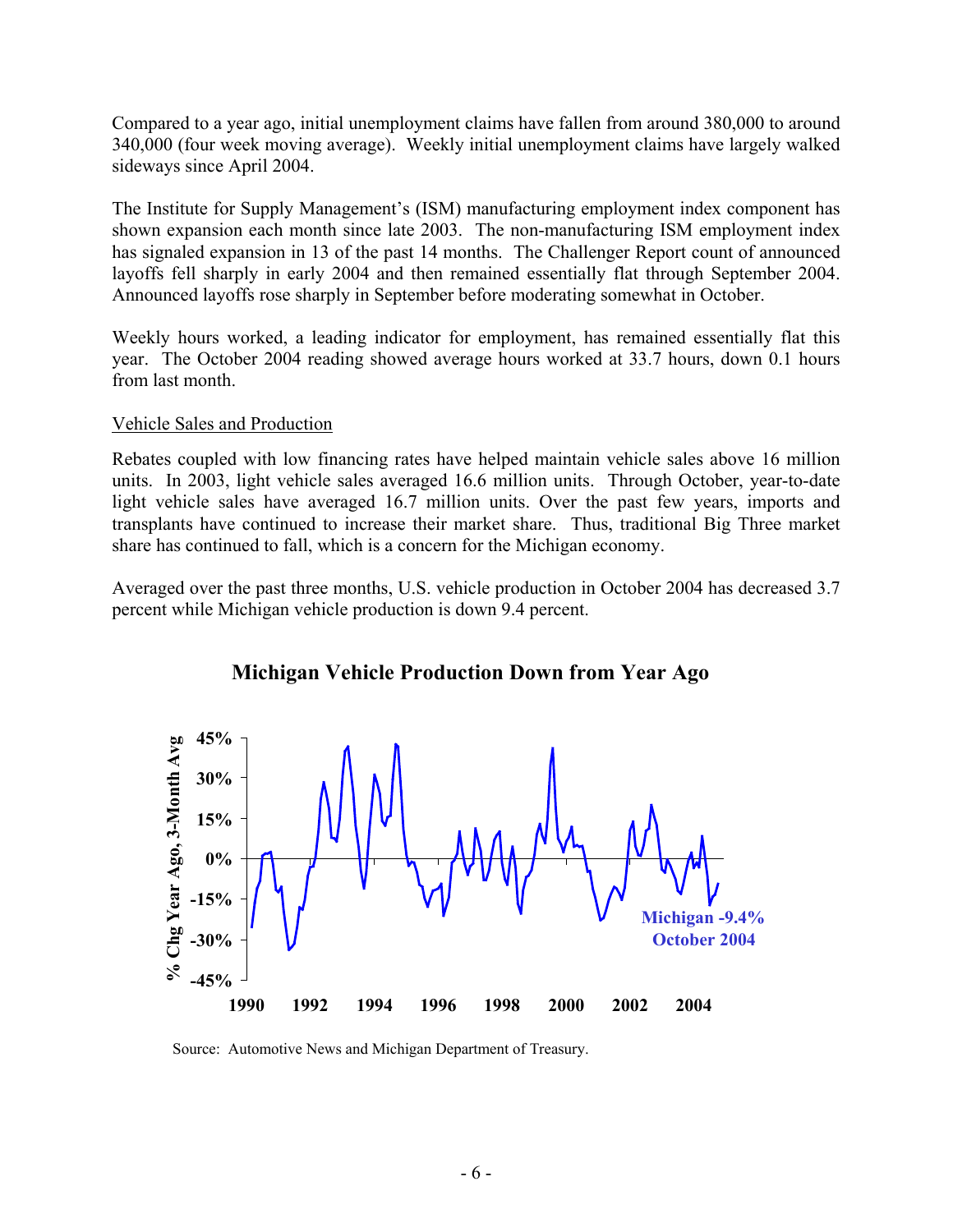#### **Current Michigan Economic Conditions**

#### Employment

Michigan's economy relies heavily on the performance of the manufacturing sector in general and the auto industry specifically. Given extremely weak manufacturing employment performance, declining vehicle production, continued declines in Big 3 market share along with continued supply rationalization among vehicle suppliers, Michigan's employment performance has been below the national average.



#### **Big 3 Market Share Declining**

Source: Automotive News

Substantial productivity gains in the vehicle industry have also contributed to Michigan's sub-par employment performance. Over the past three years, the annual average for wage and salary employment has fallen. Through October, state employment is down compared to a year ago. From Michigan's employment peak in June 2000 (nine months before employment peaked nationally) compared to October 2004, Michigan has lost 317,000 jobs. By this time after the 1990-1991 recession, Michigan employment had risen nearly 200,000 jobs *above* its prerecession peak. However, while both overall and manufacturing employment have trended down since June 2000, the rate of that decline has slowed. Through October, state employment has increased in two of the last three months.

Michigan manufacturing employment has declined even more sharply. Since June 2000, Michigan manufacturing employment has fallen by more than 200,000 jobs. Michigan has lost more than one out of every five manufacturing jobs it had at the state's employment peak.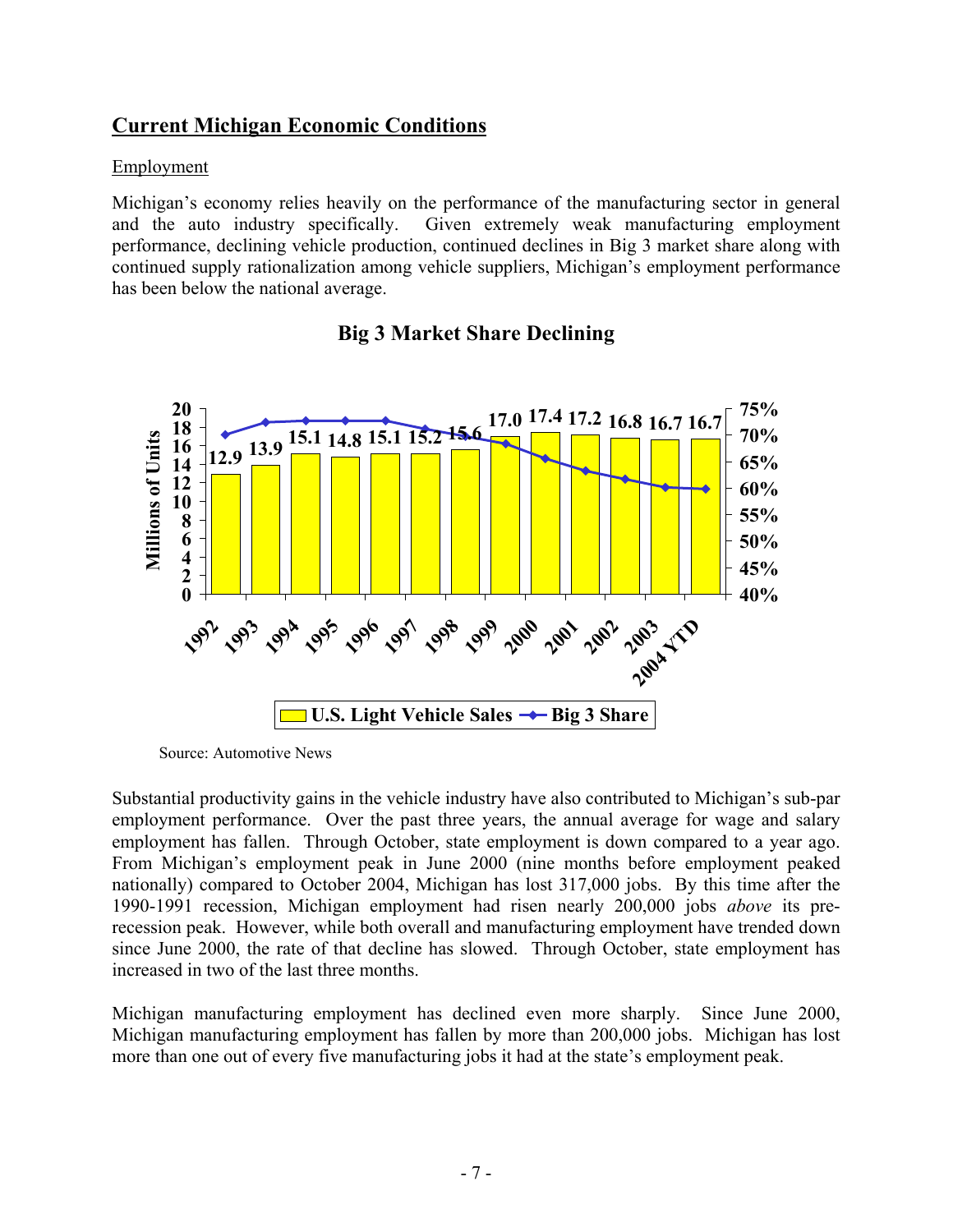

#### **Michigan Wage and Salary Employment Declines Past Three Years (annual average in thousands)**

#### Unemployment Rate

Michigan's annual average unemployment rate for 2003 was 7.3 percent, the highest level since 1992. The most recent monthly unemployment reading in October 2004 was 6.6 percent. The state's unemployment rate is down 1.0 percentage point from a year ago but substantially above its lows, around 3.0 percent, during the expansion of the late 1990s.

#### Personal Income

Michigan's personal income increased 4.1 percent in 2003; wages and salaries grew 1.8 percent. Wages and salaries grew 0.6 percent year-over-year in the second quarter of 2004. Overall personal income grew 3.1 percent year over year in the second quarter. (Large contributions to employee pension and health insurance plans largely account for the apparent incongruity between overall personal income growth and wage and salary growth).

Between November 2001, when the national recession officially ended, and July 2004, the Michigan economy lost 147,000 jobs – the most lost by any state in the nation. As a result, inflation-adjusted Michigan personal income has struggled, falling 1.6 percent in 2002 and rising only 2.1 percent in 2003. Job growth during the recovery has been slowed by continued high productivity. Productivity has been increasing rapidly in recent years, particularly in durable goods manufacturing, a sector in which Michigan industry is disproportionately concentrated.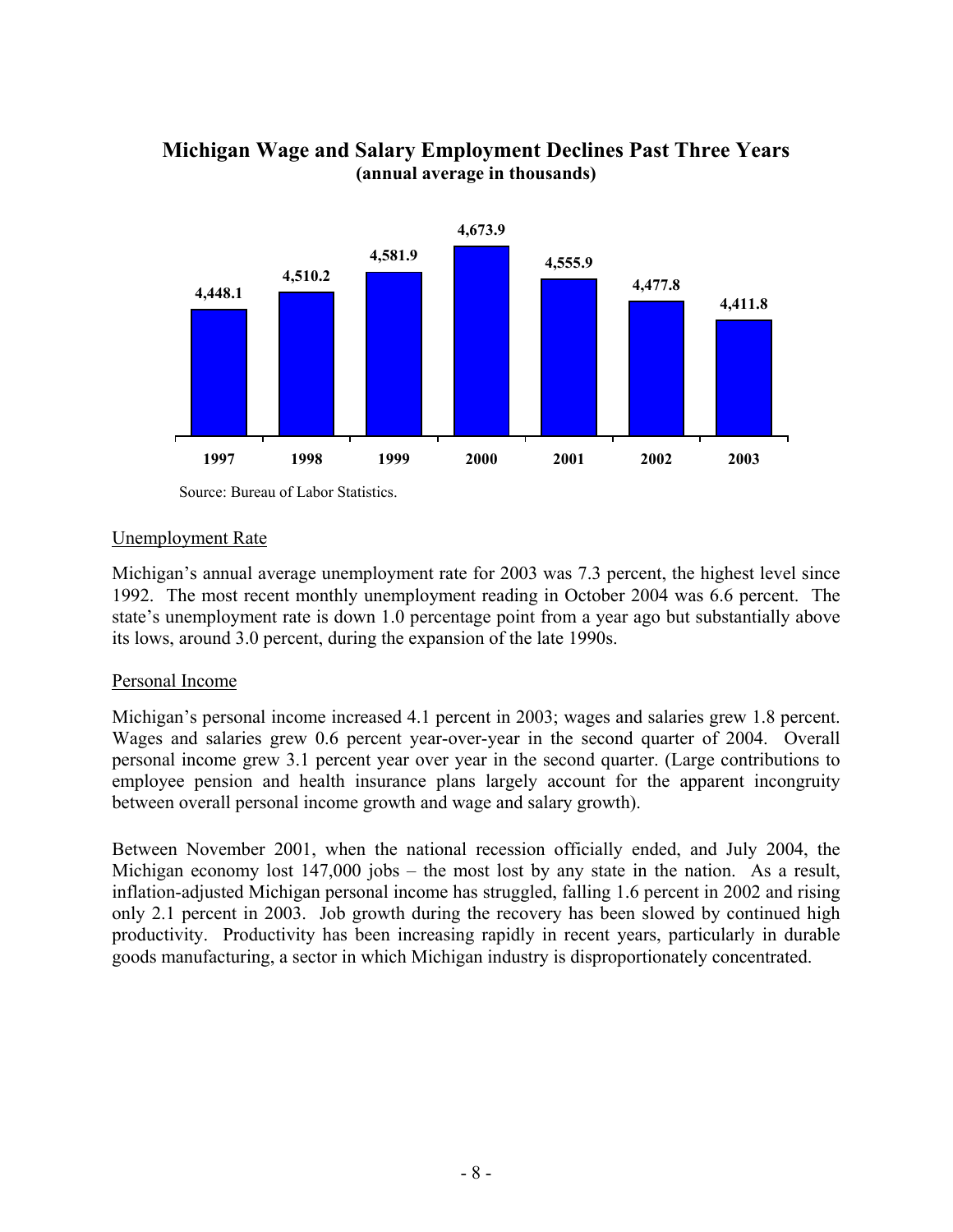#### **2004 and 2005 U.S. Economic Outlook**

#### **Summary**

Real GDP is forecast to grow 4.4 percent in 2004 and 3.2 percent in 2005. Real GDP grew 3.0 percent in 2003. Light vehicle sales are projected to remain relatively stable with sales of 16.7 million units and 16.8 million units in 2004 and 2005, respectively.



#### **Real GDP Forecast Comparisons**

Inflation will remain moderate throughout the forecast horizon. As measured by the consumer price index (CPI), consumer prices are expected to rise 2.7 percent and 2.6 percent in 2004 and 2005 respectively. Interest rates are forecast to remain historically low even as the Federal Reserve continues to tighten.

U.S. employment is forecast to rise in 2004 and 2005 with gains projected throughout the forecast horizon. Thus, the U.S. unemployment rate is expected to fall from 6.0 percent in 2003 to 5.5 percent in 2004 and 5.4 percent in 2005.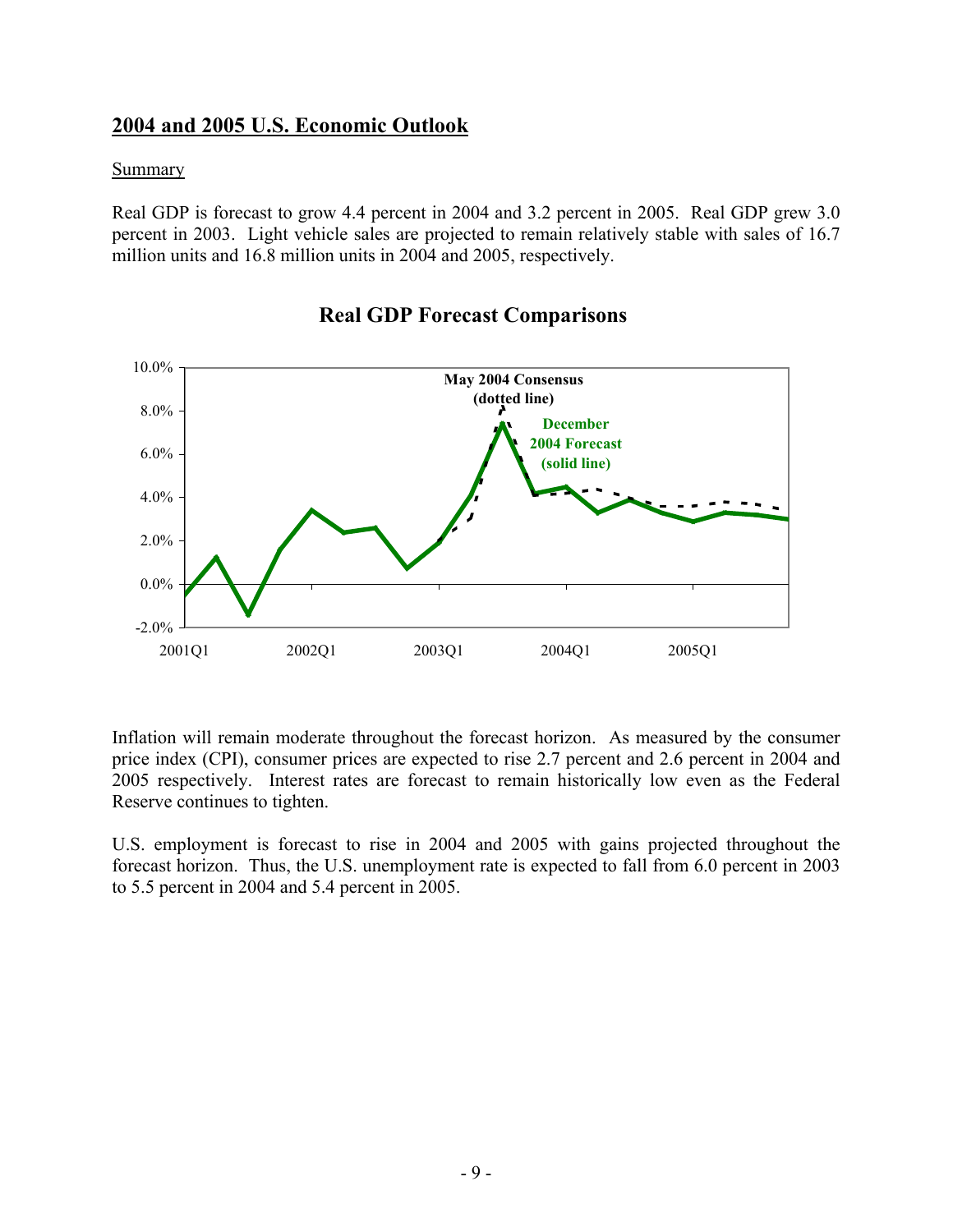# **16.9 17.3 17.1 16.8 16.6 16.7 16.8 15.0 14.7 15.1 15.1 15.5 Millions of Vehicles Millions of Vehicles 13.9 12.9 8.2 8.5 9.0 8.6 8.5 8.3 8.1 6.1 8.7 8.2 8.9 8.5 8.4 8.7 8.1 8.1 7.6 7.6 7.6 1 1 1 1 4.6 5.4 6.1 6.1 6.1 6.6 6.9 6.9 6.9 6.9 6.9 6.9 6.9 6.9 6.9 6.9 6.9 6.9 6.9 6.9 6.9 6.9 6.9 6.1 6.1 6.6 6.9 6.9 6.9 6.9 6.9 6.9 6.9 6.9 6.9 6.9 6.9 1992 1995 1998 2001 2005 Cars** Light Trucks — Light Vehicles **December 2004 Forecast**

#### **Motor Vehicle Sales Stable**

#### **2004 and 2005 Michigan Economic Outlook**

Michigan employment is forecast to decline in 2004 for the fourth straight year with modest growth in 2005. Weak growth in manufacturing employment will constrain Michigan employment increases. After declining in the third quarter, Michigan wage and salary employment is forecast to grow an average of 8,000 jobs per quarter over the forecast horizon. Wage and salary employment is forecast to decline 1.1 percent in 2004. Wage and salary employment is projected to increase 0.3 percent in 2005. Michigan's unemployment rate is forecast to fall to 6.7 percent in 2004 before rising to 6.9 percent in 2005.

Wage and salary income is projected to rise 0.7 percent in 2004. In 2005, wage and salary income is projected to increase 3.7 percent as employment gains continue. Michigan personal income is forecast to rise 2.7 percent in 2004 and 4.5 percent in 2005.

Inflation, as measured by the Detroit CPI, is forecast to be 1.8 percent in 2004 and 2.4 percent in 2005. As a result, real Michigan personal income (inflation adjusted) is expected to rise 0.9 percent in 2004 and 2.0 percent in 2005.

Source: Bureau of Economic Analysis, U.S. Department of Commerce, and Consensus Forecast, December 2004.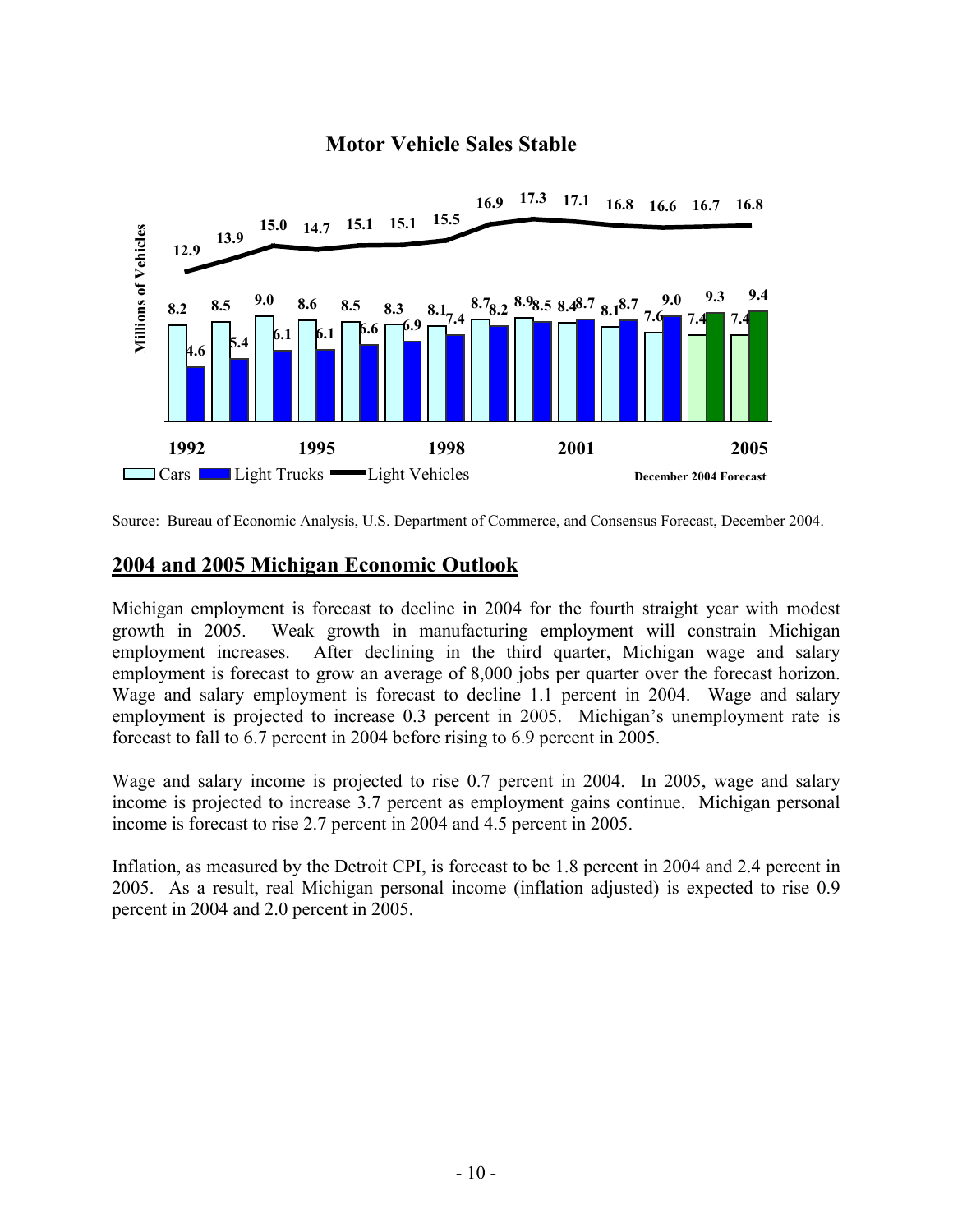

#### **Michigan Wage and Salary Employment**

Source: Michigan Department of Labor and Economic Growth, U.S. Bureau of Labor Statistics and Consensus Forecast.

### **Michigan Personal Income Growth Stronger in 2005**



Source: Bureau of Economic Analysis, U.S. Department of Commerce, and Consensus Forecast, December 2004.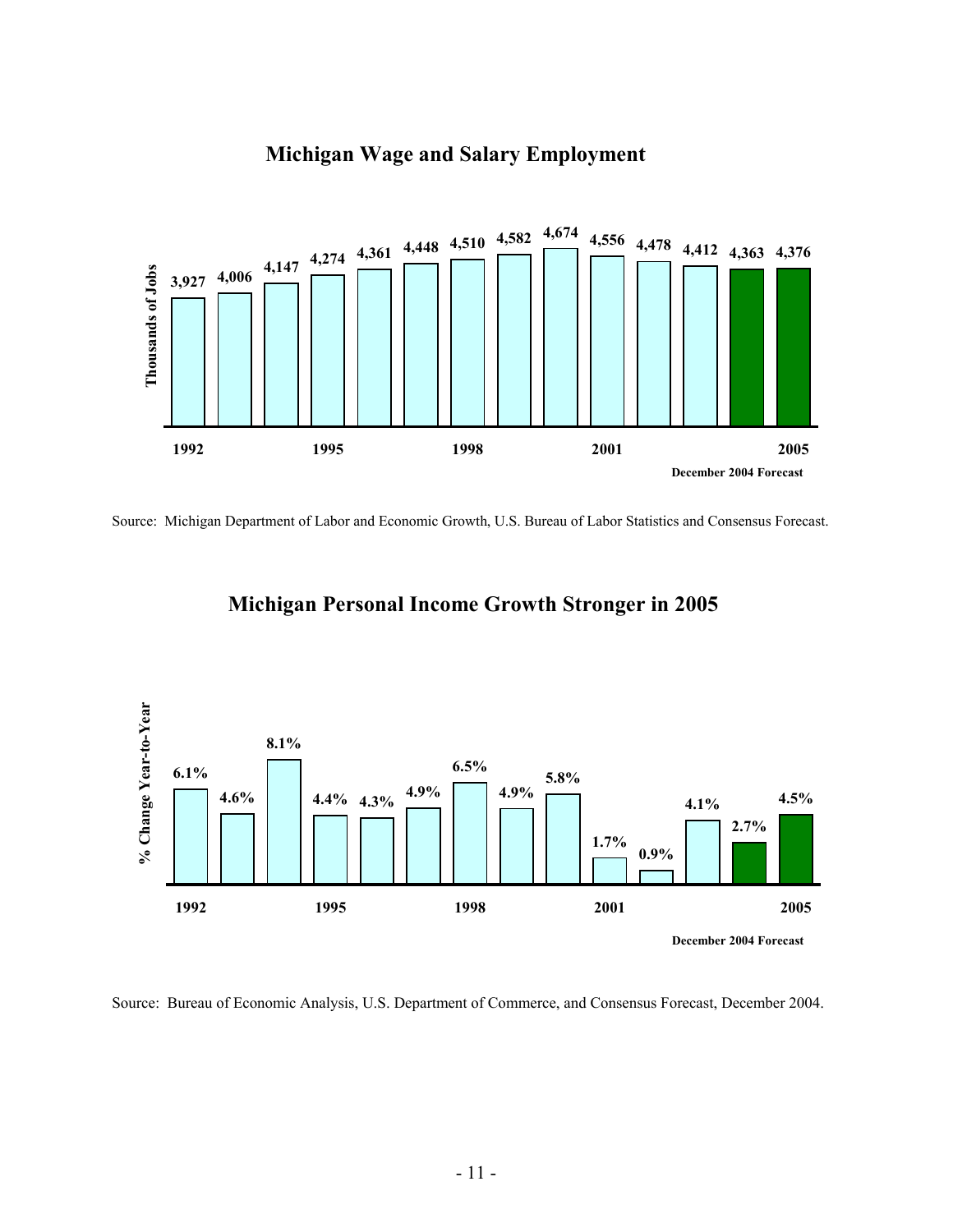|                                                                   |                            | December 2004              |                                         |                              |                                         |                              |                                         |
|-------------------------------------------------------------------|----------------------------|----------------------------|-----------------------------------------|------------------------------|-----------------------------------------|------------------------------|-----------------------------------------|
|                                                                   | Calendar<br>2002<br>Actual | Calendar<br>2003<br>Actual | Percent<br>Change<br>from Prior<br>Year | Calendar<br>2004<br>Forecast | Percent<br>Change<br>from Prior<br>Year | Calendar<br>2005<br>Forecast | Percent<br>Change<br>from Prior<br>Year |
| <b>United States</b>                                              |                            |                            |                                         |                              |                                         |                              |                                         |
| Real Gross Domestic Product<br>(Billions of Chained 2000 Dollars) | \$10,075                   | \$10,381                   | 3.0%                                    | \$10,838                     | 4.4%                                    | \$11,185                     | 3.2%                                    |
| Implicit Price Deflator GDP<br>$(2000 = 100)$                     | 104.1                      | 106.0                      | 1.8%                                    | 108.2                        | 2.1%                                    | 110.6                        | 2.2%                                    |
| <b>Consumer Price Index</b><br>$(1982 - 84 = 100)$                | 179.9                      | 184.0                      | 2.3%                                    | 189.0                        | 2.7%                                    | 193.9                        | 2.6%                                    |
| Personal Consumption Deflator<br>$(2000 = 100)$                   | 103.5                      | 105.5                      | 1.9%                                    | 107.7                        | 2.1%                                    | 109.9                        | 2.0%                                    |
| 3-month Treasury Bills<br>Interest Rate (percent)                 | 1.6                        | $1.0\,$                    |                                         | 1.4                          |                                         | 2.4                          |                                         |
| Aaa Corporate Bonds<br>Interest Rate (percent)                    | 6.5                        | 5.7                        |                                         | 5.6                          |                                         | 5.7                          |                                         |
| Unemployment Rate - Civilian<br>(percent)                         | 5.8                        | 6.0                        |                                         | 5.5                          |                                         | 5.4                          |                                         |
| <b>Light Vehicle Sales</b><br>(millions of units)                 | 16.8                       | 16.6                       | $-0.9%$                                 | 16.7                         | 0.5%                                    | 16.8                         | 0.6%                                    |
| Passenger Car Sales<br>(millions of units)                        | 8.1                        | 7.6                        | $-6.0\%$                                | 7.4                          | $-2.8%$                                 | 7.4                          | $0.0\%$                                 |
| <b>Light Truck Sales</b><br>(millions of units)                   | 8.7                        | 9.0                        | 3.8%                                    | 9.3                          | 3.2%                                    | 9.4                          | 1.1%                                    |
| Import Share of Light Vehicles<br>(percent)                       | 19.6                       | 19.9                       |                                         | 20.1                         |                                         | 20.6                         |                                         |
| Michigan                                                          |                            |                            |                                         |                              |                                         |                              |                                         |
| Wage and Salary Employment<br>(thousands)                         | 4,478                      | 4,412                      | $-1.5%$                                 | 4,363                        | $-1.1%$                                 | 4,376                        | 0.3%                                    |
| <b>Unemployment Rate</b><br>(percent)                             | 6.2                        | 7.3                        |                                         | 6.7                          |                                         | 6.9                          |                                         |
| Personal Income<br>(millions of dollars)                          | \$302,019                  | \$314,460                  | 4.1%                                    | \$322,950                    | 2.7%                                    | \$337,483                    | 4.5%                                    |
| Real Personal Income<br>(millions of 1982-84 dollars)             | \$168,820                  | \$172,307                  | 2.1%                                    | \$173,816                    | $0.9\%$                                 | \$177,342                    | 2.0%                                    |
| Wages and Salaries<br>(millions of dollars)                       | \$173,339                  | \$176,493                  | 1.8%                                    | \$177,728                    | 0.7%                                    | \$184,304                    | 3.7%                                    |
| Detroit Consumer Price Index<br>$(1982 - 84 = 100)$               | 178.9                      | 182.5                      | 2.0%                                    | 185.8                        | $1.8\%$                                 | 190.3                        | 2.4%                                    |
| Detroit CPI Fiscal Year<br>$(1982 - 84 = 100)$                    | 177.5                      | 182.0                      | 2.5%                                    | 184.4                        | 1.3%                                    | 189.2                        | 2.6%                                    |

#### **Table 1 Consensus Economic Forecast**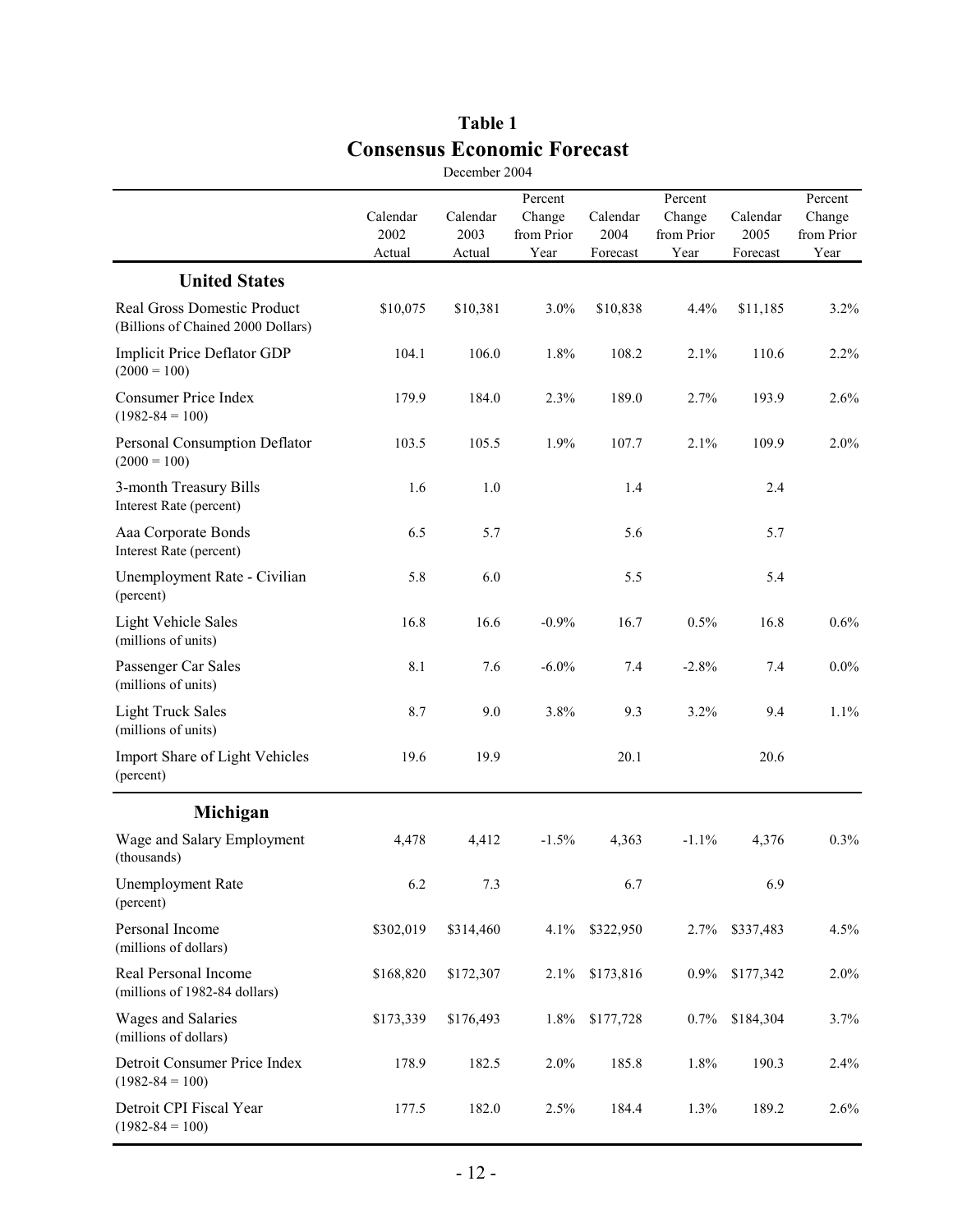

# **Inflation Rate Remains Low**

Source: U.S. Bureau of Labor Statistics and Consensus Forecast, December 2004.

#### **Fiscal Year Economics**

Michigan's largest taxes are the individual income tax, which includes refunds, (\$5.8 billion) and sales and use taxes (\$7.7 billion). Income tax withholding is the largest income tax component. Withholding (\$6.5 billion) is most affected by growth in wages and salaries. Michigan wages and salaries are expected to have grown 1.4 percent in FY 2004 and to grow 2.5 percent in FY 2005. The FY 2004 and FY 2005 forecasted increases are substantially slower than growth reported through much of the 1990s.



Source: Bureau of Economic Analysis, U.S. Department of Commerce, and Consensus Forecast.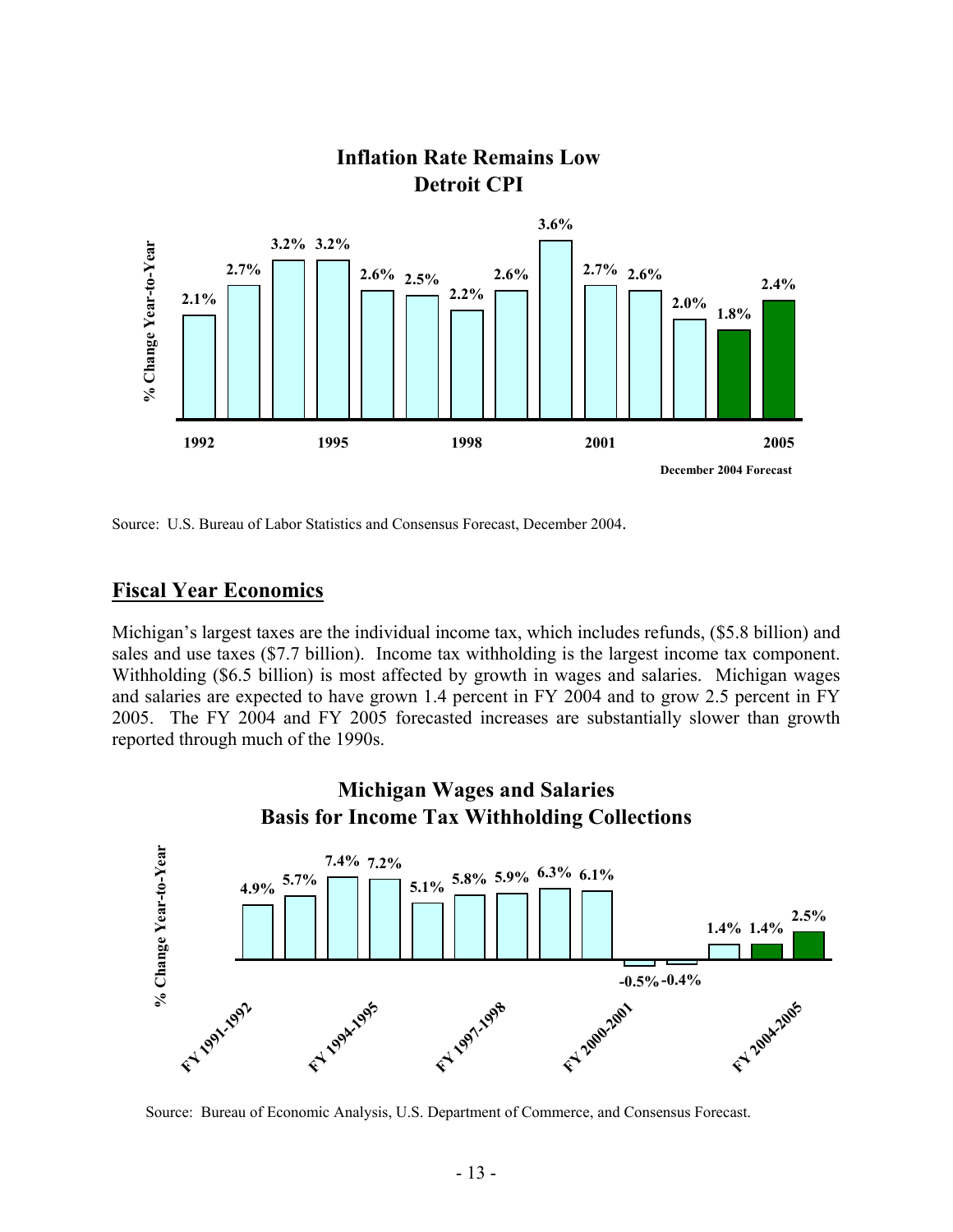Sales and use taxes depend primarily on Michigan disposable (after tax) income and inflation. Disposable income is expected to have risen 4.5 percent in FY 2004 and to increase 3.4 percent in FY 2005. The inflation rate rose 1.3 percent in FY 2004 and is expected to increase 2.6 percent in FY 2005.



Source: Research Seminar in Quantitative Economics, University of Michigan, and Consensus Forecast, December 2004.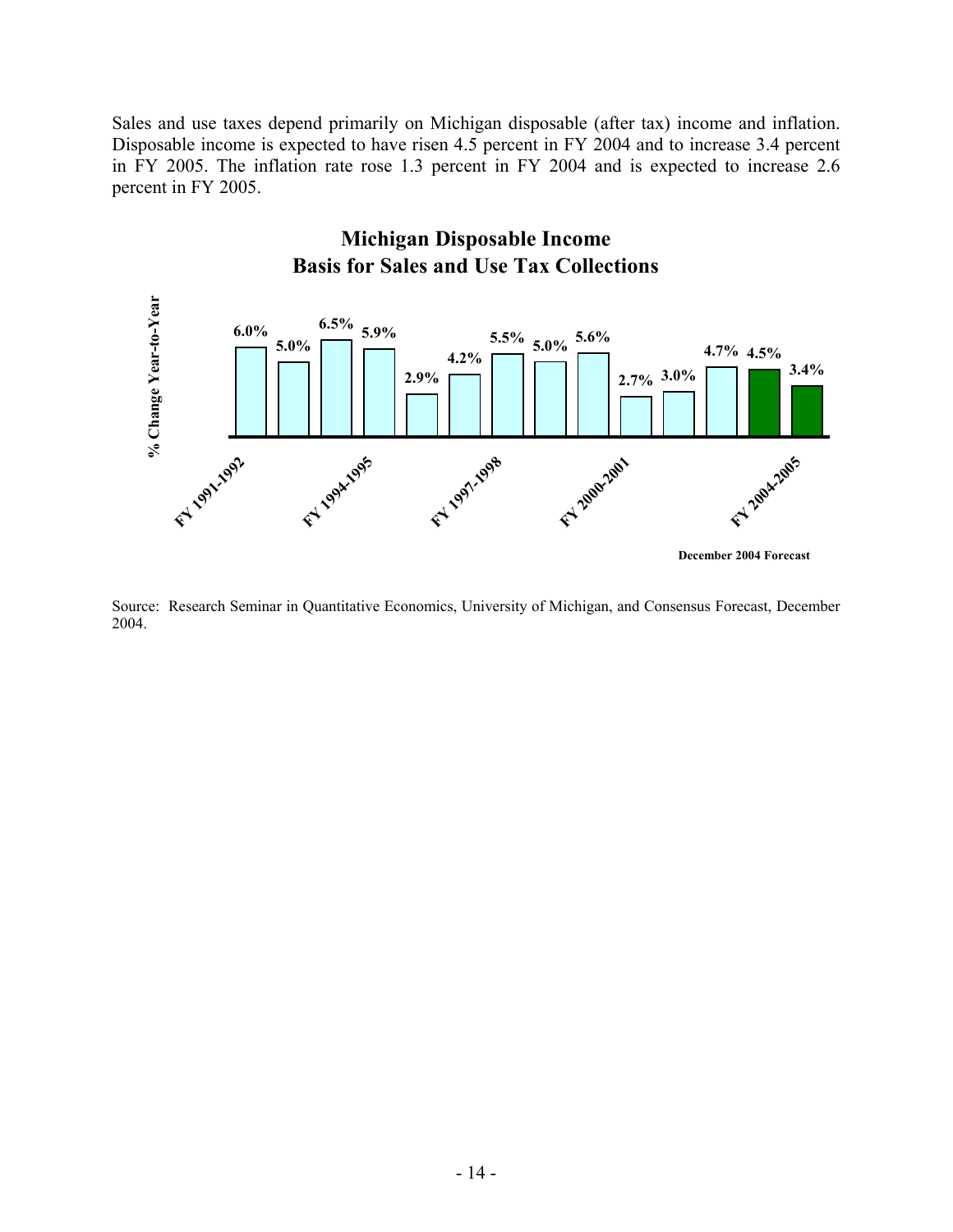#### **Forecast Risks**

U.S. employment has increased each month for over a year. However, employment at the national level is still below the pre recession peak and Michigan employment is still well below the previous recession peaks. If businesses and/or consumers lose confidence in the expansion, both national and Michigan employment growth may be slower than forecast. If employment gains do not materialize, economic growth will decline as consumer and business spending retrenches. In large part, Michigan employment is still declining. If Michigan's employment level does not begin to increase soon, state economic growth will be below forecast levels.

Business investment is key to the continued economic expansion. If business investment is above (below) projected levels, economic growth may be more (less) than forecast. For the Michigan economy, Big Three market share is important. Sharp declines in market share would affect the Michigan economy adversely compared to other states. Similarly, faster (slower) productivity growth may increase (decrease) employment and overall economic growth. Faster (slower) inventory investment will increase (decrease) economic growth. Consumer debt levels, coupled with higher interest rates, also pose a risk.

Continued higher oil and natural gas prices could curb growth by reducing consumer's discretionary income and increasing production costs. Weaker growth abroad could also slow domestic growth as exports decline. Slower growth or outright declines in equity prices could slow consumption and investment spending. If the U.S. dollar declines sharply, inflation risks would increase and financial markets may be roiled. Geopolitical concerns continue to pose a risk to the forecast.

Manufacturing and retail employment have depressed Michigan employment in recent years. To the extent to which manufacturing and/or retail trade employment are higher (lower) than expected, Michigan's employment will be stronger (weaker) than forecast.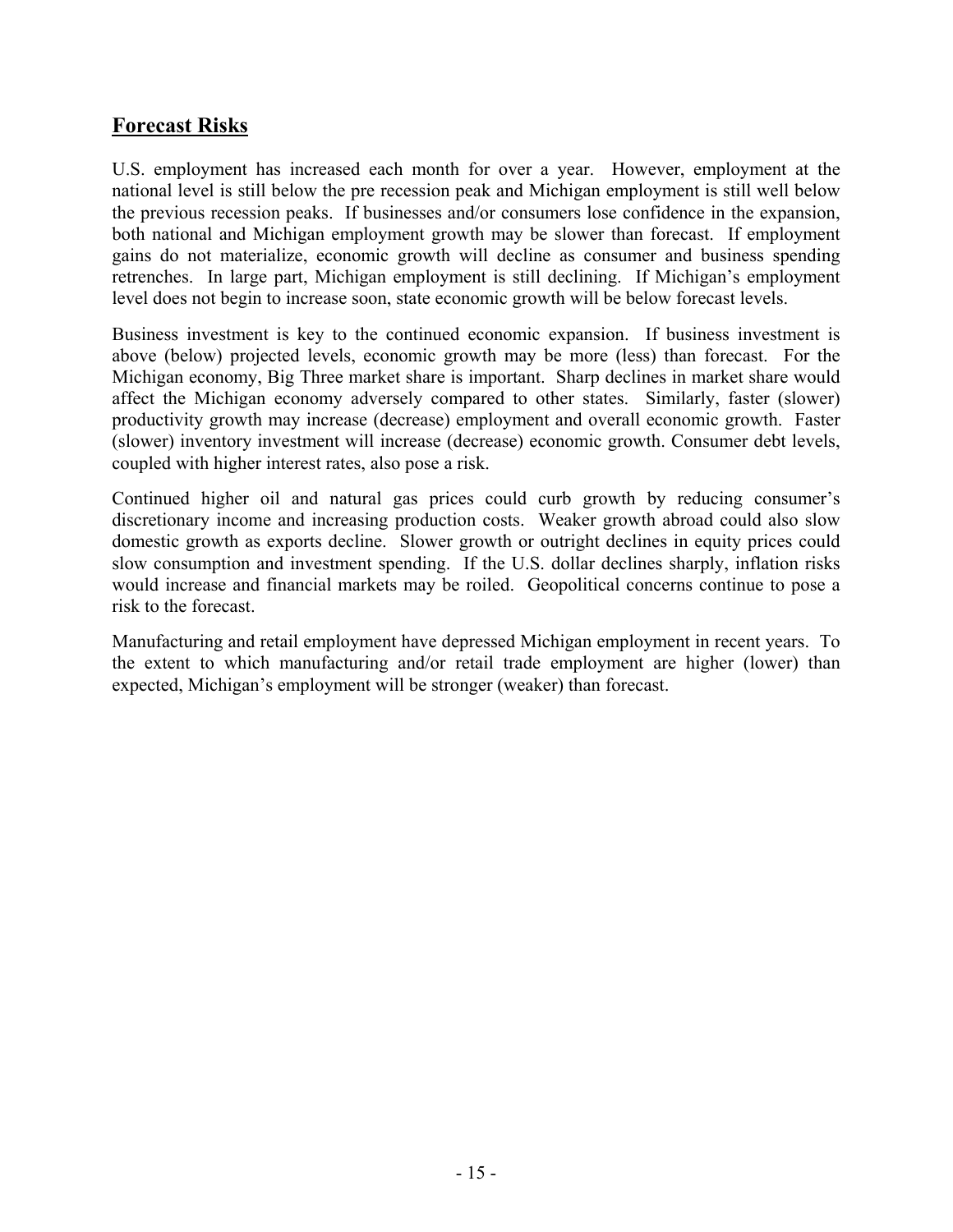#### **CONSENSUS REVENUE ESTIMATES December 3, 2004**

#### **Revenue Estimate Overview**

The revenue estimates presented in this section consist of baseline revenues, revenue adjustments, and net revenues. Baseline revenues provide an estimate of the effects of the economy on tax revenues. For these estimates, FY 2003 is the base year. Estimates will be presented on an FY 2004 base starting in January of 2005. Any non-economic changes to the taxes occurring in FY 2004 and FY 2005 are not included in the baseline estimates. Noneconomic changes are referred to in the tables as "tax adjustments." The net revenue estimates are the baseline revenues adjusted for tax adjustments.

This treatment of revenue is best illustrated with an example. Suppose tax revenues are \$10.0 billion in a given year, and that based on the economic forecast, revenues are expected to grow by 5.0 percent per year. Baseline revenue would be \$10.0 billion in Year 1, \$10.5 billion in Year 2, and \$11.0 billion in Year 3. Assume a rate cut is in place that would reduce revenues by \$100 million in Year 1, \$200 million in Year 2, and \$300 million in Year 3. If Year 1 is the base year, the revenue adjustments for Year 1 would be \$0 since the tax cut for this year is included in the base. The revenue adjustments for Year 2 would be \$100 million, and the revenue adjustments for Year 3 would be \$200 million, since the revenue adjustments are compared to the base year.

In the example above, the baseline revenues would be \$10.0 billion, \$10.5 billion, and \$11.0 billion, for Years 1 through 3, respectively. The revenue adjustments would be \$0 in Year 1, \$100 million in Year 2, and \$200 million in Year 3. The \$200 million in Year 3 represents the tax cuts since Year 1. Net revenue would be \$10.0 billion in Year 1, \$10.4 billion in Year 2, and \$10.8 billion in Year 3.

The revenue figures presented below are on a Consensus basis. Generally speaking, the Consensus estimates do not include certain one-time budget measures, such as withdrawals from the Budget Stabilization Fund, the sale of buildings, etc. The figures also assume the full statutory amount for revenue sharing payments. In addition, the estimates only include enacted legislation and do not include the effects of any proposed changes. The School Aid Fund estimates consist of taxes plus the transfer from the State Lottery Fund.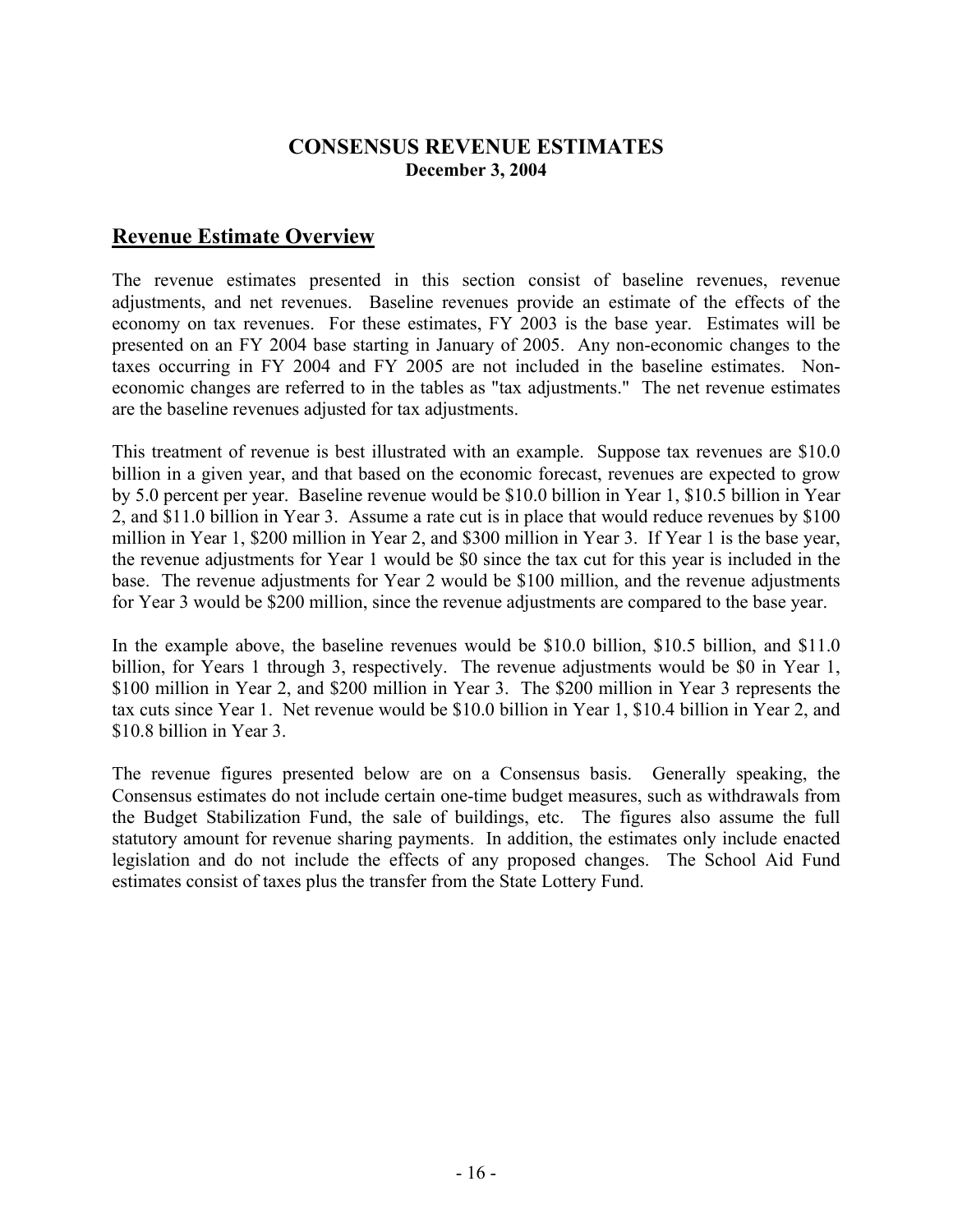#### **FY 2004 Revenue Outlook**

FY 2004 GF-GP revenue is expected to be \$7,968.1 million, a 1.2 percent GF-GP baseline increase and a 0.1 percent increase after tax adjustments. The FY 2004 GF-GP revenue estimate is \$2.3 million below the Adjusted May Consensus estimate. The Adjusted May Consensus estimates are the May Consensus estimates adjusted to include revenue items enacted after the May Consensus Conference. For example, the tobacco tax was increased in July of 2004, after the May Conference, and the effects of this increase are incorporated into the adjusted May estimates. The May estimates were adjusted for changes enacted after the Conference so that they can be directly compared with the December estimates. SAF revenue is forecast to be \$10,551.9 million, a 1.7 percent SAF baseline increase, and a 1.5 percent decline after tax adjustments (See Table 2). The FY 2004 SAF revenue estimate is \$7.3 million below the Adjusted May Consensus estimate.

#### **Table 2 FY 2003-04 Consensus Revenue Estimates (millions)**

|                                | <b>Adjusted Consensus</b> |              | Preliminary   |                         |           |  |
|--------------------------------|---------------------------|--------------|---------------|-------------------------|-----------|--|
|                                |                           | May 18, 2004 |               | <b>December 3, 2004</b> |           |  |
|                                | <b>Amount</b>             | Growth       | <b>Amount</b> | Growth                  | Change    |  |
| General Fund - General Purpose |                           |              |               |                         |           |  |
| <b>Baseline Revenue</b>        | \$8,076.0                 | $1.7\%$      | \$8,037.0     | 1.2%                    |           |  |
| Tax Cut Adjustments            | (\$105.6)                 |              | (\$68.9)      | <b>NA</b>               |           |  |
| <b>Net Resources</b>           | \$7,970.4                 | $0.1\%$      | \$7,968.1     | $0.1\%$                 | (\$2.3)   |  |
| School Aid Fund                |                           |              |               |                         |           |  |
| <b>Baseline Revenue</b>        | \$10,446.3                | 1.5%         | \$10,434.5    | 1.7%                    |           |  |
| Tax Cut Adjustments            | \$113.0                   |              | \$117.3       | NA                      |           |  |
| <b>Net Resources</b>           | \$10,559.3                | $-1.5%$      | \$10,551.9    | $-1.5%$                 | (\$7.3)   |  |
| Combined                       |                           |              |               |                         |           |  |
| <b>Baseline Revenue</b>        | \$18,522.3                |              | \$18,471.6    | 1.5%                    |           |  |
| Tax Cut Adjustments            | \$7.4                     |              | \$48.4        | NA                      |           |  |
| <b>Net Resources</b>           | \$18,529.7                | $-0.8\%$     | \$18,520.0    | $-0.8%$                 | $(\$9.7)$ |  |

Prepared By: Economic and Revenue Forecasting Division, Michigan Department of Treasury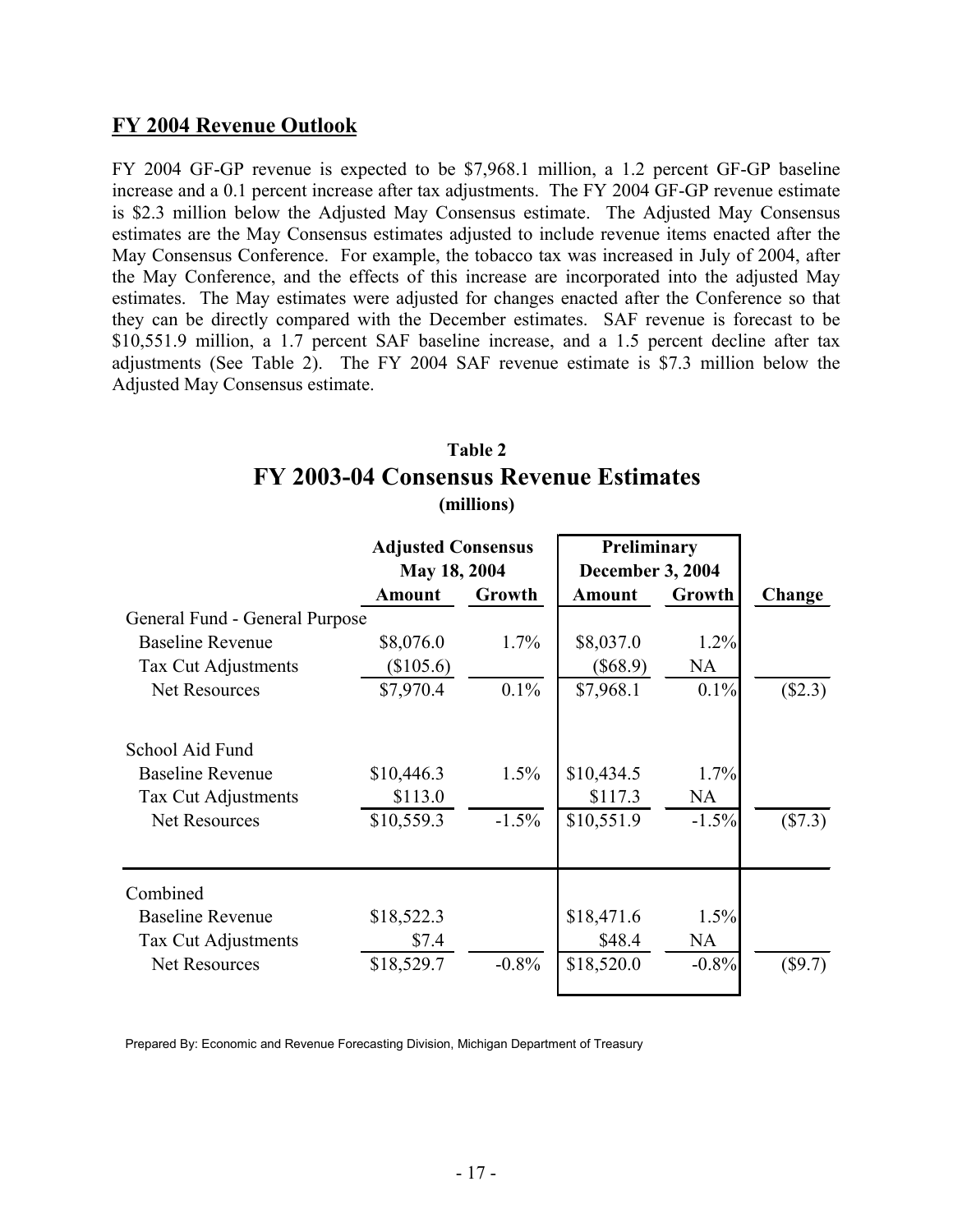#### **FY 2005 Revenue Outlook**

Baseline revenue growth improves in FY 2005 with the improving economy. FY 2005 GF-GP revenue is expected to be \$7,838.6 million, a 2.3 percent baseline increase and a 1.6 percent reduction after tax adjustments. Net GF-GP growth is slowed by a number of factors including the income tax rate cut, the continued phase-out of the state's estate tax, and the shift of some tobacco revenues to the Medicaid Trust Fund. The FY 2005 estimate is \$256.8 million below the Adjusted May Consensus estimate. The large decline is due to the economic forecast calling for a weaker recovery than was forecast in May. SAF revenue is forecast to be \$10,883.4 million, representing 3.2 percent SAF baseline growth and 3.1 percent growth after tax adjustments. The FY 2005 SAF estimate is \$113.2 million below the Adjusted May Consensus estimate (See Table 3).

#### **Table 3 FY 2004-05 Consensus Revenue Estimates (millions)**

|                                | <b>Adjusted Consensus</b> |               | <b>Consensus</b> |                         |             |  |
|--------------------------------|---------------------------|---------------|------------------|-------------------------|-------------|--|
|                                |                           | May 18, 2004  |                  | <b>December 3, 2004</b> |             |  |
|                                | <b>Amount</b>             | <b>Growth</b> | <b>Amount</b>    | Growth                  | Change      |  |
| General Fund - General Purpose |                           |               |                  |                         |             |  |
| <b>Baseline Revenue</b>        | \$8,417.2                 | $4.2\%$       | \$8,222.9        | 2.3%                    |             |  |
| Tax Cut Adjustments            | $(\$321.8)$               |               | (\$384.3)        | <b>NA</b>               |             |  |
| <b>Net Resources</b>           | \$8,095.4                 | $1.6\%$       | \$7,838.6        | $-1.6%$                 | $(\$256.8)$ |  |
| School Aid Fund                |                           |               |                  |                         |             |  |
| <b>Baseline Revenue</b>        | \$10,874.2                | 4.1%          | \$10,767.4       | 3.2%                    |             |  |
| Tax Cut Adjustments            | \$122.4                   |               | \$116.0          | <b>NA</b>               |             |  |
| <b>Net Resources</b>           | \$10,996.6                | $4.1\%$       | \$10,883.4       | 3.1%                    | \$113.2)    |  |
| Combined                       |                           |               |                  |                         |             |  |
| <b>Baseline Revenue</b>        | \$19,291.4                | 4.2%          | \$18,990.3       | 2.8%                    |             |  |
| Tax Cut Adjustments            | $(\$199.4)$               |               | $(\$268.2)$      | <b>NA</b>               |             |  |
| <b>Net Resources</b>           | \$19,092.0                | $3.0\%$       | \$18,722.0       | 1.1%                    | $(\$370.0)$ |  |

Prepared By: Economic and Revenue Forecasting Division, Michigan Department of Treasury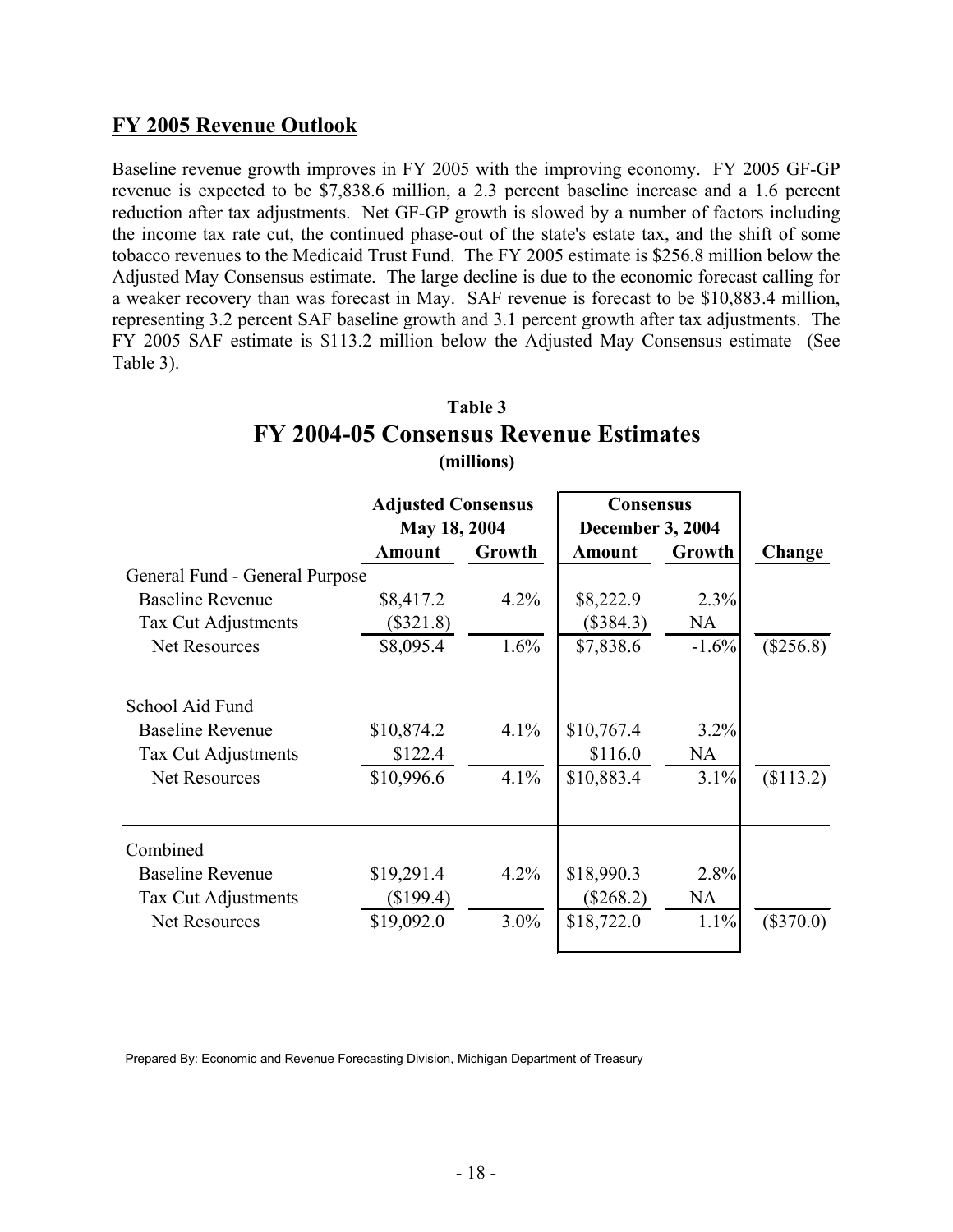#### **Constitutional Revenue Limit**

Article IX, Section 26, of the Michigan Constitution establishes a limit on the amount of revenue state government can collect in any given fiscal year. The revenue limit for a given fiscal year is equal to 9.49 percent of the state's personal income for the calendar year prior to the year in which the fiscal year begins. FY 2002 revenue is compared to CY 2000 personal income. If revenues exceed the limit by less than 1 percent, the state may deposit the excess into the Budget Stabilization Fund (BSF). If the revenues exceed the limit by more than 1 percent, the excess revenue is refunded to taxpayers via the income and single business taxes.

FY 2003 revenues were \$4.2 billion below the revenue limit. State revenues will be well below the limit for FY 2004 and FY 2005 due to the effects of tax cuts and the economic slowdown on the state's revenue stream. FY 2004 revenues are expected to be \$4.9 billion below the limit, and FY 2005 revenues are expected to be \$5.7 billion below the limit (See Table 4).

#### **Table 4 Consensus Constitutional Revenue Limit Calculation (millions)**

|                                  | <b>FY 2002</b><br><b>Actual</b> | <b>FY 2003</b><br>Actual | <b>FY 2004</b><br><b>Consensus</b> | <b>FY 2005</b><br><b>Consensus</b> |
|----------------------------------|---------------------------------|--------------------------|------------------------------------|------------------------------------|
|                                  | <b>Mar 2003</b>                 | <b>Mar 2004</b>          | Dec 2004                           | <b>Dec 2004</b>                    |
| <b>Revenue Subject to Limit</b>  | \$23,546.0                      | \$24,061.6               | \$23,950.5                         | \$24,132.7                         |
| <b>Revenue Limit</b>             | <b>CY 2000</b>                  | <b>CY 2001</b>           | <b>CY 2002</b>                     | <b>CY 2003</b>                     |
| Personal Income                  | \$289,390                       | \$297,609                | \$303,745                          | \$314,460                          |
| Ratio                            | 9.49%                           | 9.49%                    | 9.49%                              | 9.49%                              |
| Revenue Limit                    | \$27,463.1                      | \$28,243.1               | \$28,825.4                         | \$29,842.2                         |
| <b>Amount Under (Over) Limit</b> | \$3,917.1                       | \$4,181.5                | \$4,874.9                          | \$5,709.5                          |

#### **Budget Stabilization Fund Calculation**

The Management and Budget Act contains provisions for calculating a recommended deposit or withdrawal from the BSF. The calculation looks at personal income net of transfer payments adjusted for inflation. The change in this figure for the calendar year determines whether a payin or pay-out is dictated. If the formula calls for a deposit into the BSF, the deposit is made in the next fiscal year. If the formula calls for a withdrawal, the withdrawal is made during the current fiscal year.

If real personal income grows by more than 2 percent in a given calendar year, the fraction of income growth over 2 percent is multiplied by the current fiscal year's GF-GP revenue to determine the pay-in for the next fiscal year. If real personal income declines, the percentage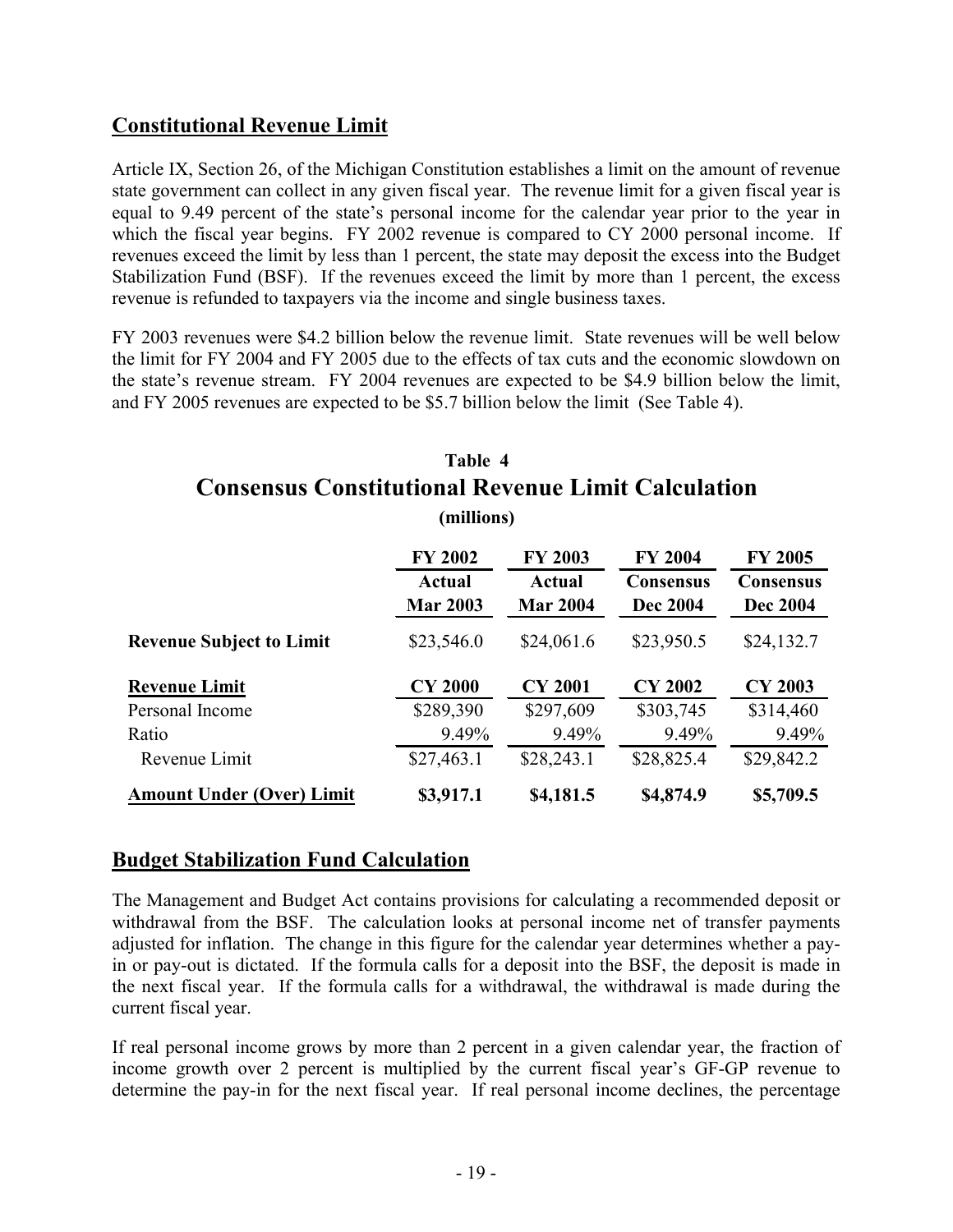deficiency under zero is multiplied by the current fiscal year's GF-GP revenue to determine the withdrawal available for the current fiscal year. If the change in real personal income is between 0 and 2 percent, no pay-in or withdrawal is indicated.

Real calendar year personal income for Michigan is expected to increase by 1.1 percent in 2004. Therefore, no pay-in is called for in FY 2005 (See Table 5).

# **Table 5 Budget and Economic Stabilization Fund Calculation Based on CY 2004 Personal Income Growth Consensus Calculation**

|                                         | <b>CY 2003</b> |               |                      | <b>CY 2004</b>                     |
|-----------------------------------------|----------------|---------------|----------------------|------------------------------------|
| Michigan Personal Income                | \$             | 314,460       | (1)<br>$\mathbf S$   | (2)<br>322,950                     |
| less Transfer Payments                  | \$             | 46,874        | (1)<br>$\mathcal{S}$ | (2)<br>48,908                      |
| Income Net of Transfers                 | \$             | 267,586       | \$                   | 274,042                            |
| Detroit CPI                             |                | $1.814^{(3)}$ |                      | $1.837^{(3)}$                      |
| for 12 months ending                    |                | (June 2003)   |                      | (June 2004)                        |
| Real Adjusted Michigan Personal Income  | $\mathbb{S}$   | 147,512       | $\mathcal{S}$        | 149,179                            |
| Change in Real Adjusted Personal Income |                |               |                      | 1.1%                               |
| Between 0 and 2%                        |                |               |                      | $0.0\%$                            |
| GF-GP Revenue Fiscal Year 2003-2004     |                |               | \$                   | 7,968.1                            |
| BSF Pay-In Calculated for FY 2005       |                |               |                      | FY 2004-2005<br>O PAY-IN INDICATED |

Notes:

(1) Personal Income and Transfer Payments, Bureau of Economic Analysis, October 2004.

(2) Personal Income and Transfer Payments, Consensus Forecast, December 2004.

(3) Detroit Consumer Price Index, Average of 6 monthly values reported by BLS for each 12-month period.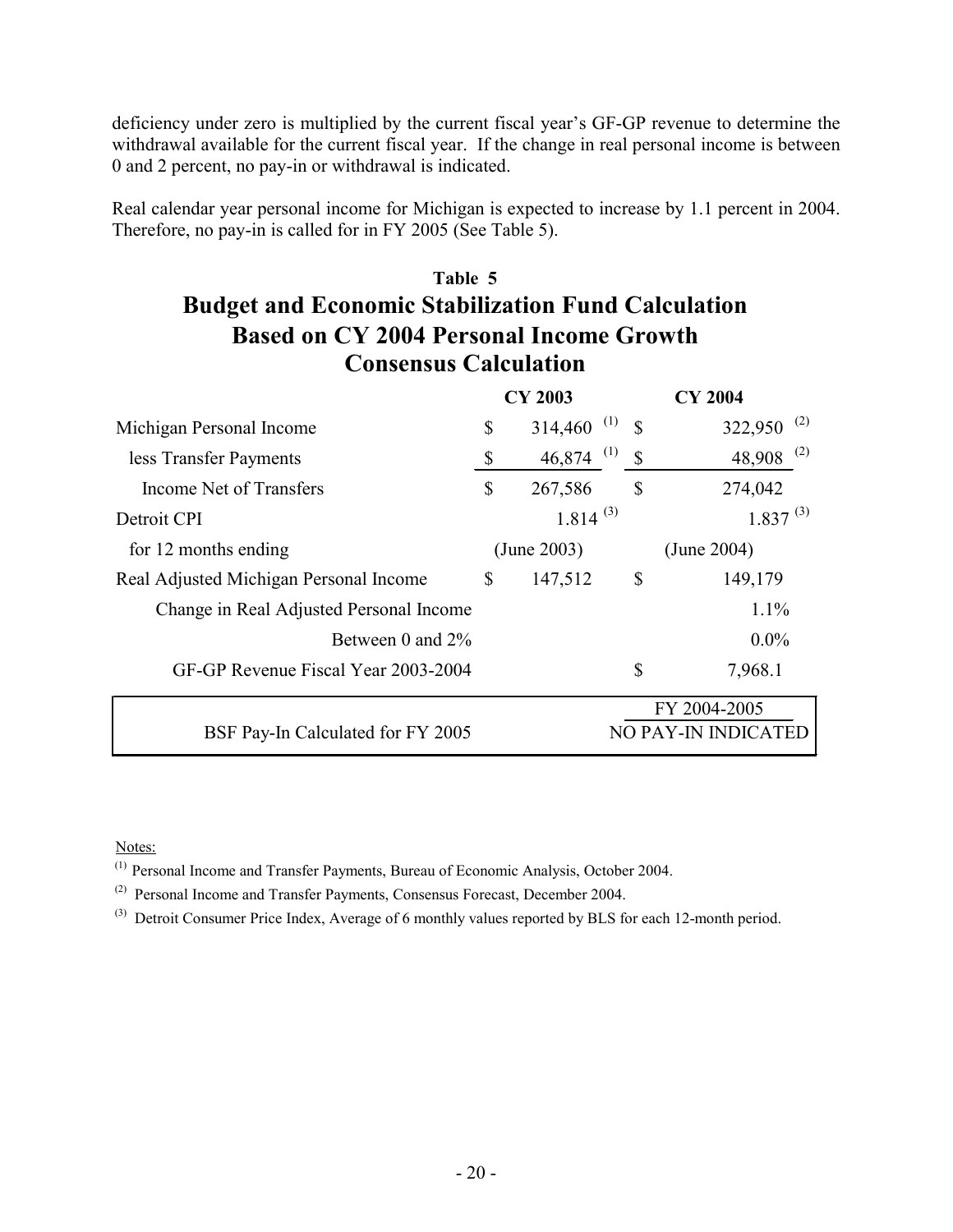#### **School Aid Fund Revenue Adjustment Factor**

The School Aid Fund (SAF) revenue adjustment factor for the next fiscal year is calculated by dividing the sum of current year and subsequent year SAF revenue by the sum of current year and prior year SAF revenue. For example, the FY 2005 SAF revenue adjustment factor is calculated by dividing the sum of FY 2004 and FY 2005 SAF revenue by the sum of FY 2003 and FY 2004 SAF revenue. The SAF revenue totals are adjusted for any change in the rate and base of the SAF taxes. The year for which the adjustment factor is being calculated is used as the base year for any tax adjustments. For FY 2005, the SAF revenue adjustment factor is calculated to be 1.0244 (See Table 6).

#### **Table 6 Consensus School Aid Revenue Adjustment Factor For Fiscal Year FY 2005**

|                                                               | FY 2002-03  | FY 2003-04                  | FY 2004-05 |
|---------------------------------------------------------------|-------------|-----------------------------|------------|
| <b>Baseline SAF Revenue</b>                                   | \$10,255.7  | \$10,434.5                  | \$10,767.4 |
| <b>Balance Sheet Adjustments</b>                              | \$459.2     | \$117.3                     | \$116.0    |
| <b>Net SAF Estimates</b>                                      | \$10,714.8  | \$10,551.9                  | \$10,883.4 |
| Adjustments to FY 2005 Base Year                              | $(\$343.1)$ | \$14.1                      | \$0.0      |
| Baseline Revenue on a FY 2005 Base                            | \$10,371.7  | \$10,566.0                  | \$10,883.4 |
| School Aid Fund Revenue Adjustment Calculation for FY 2004-05 |             |                             |            |
| Sum of FY 2002-03 & FY 2003-04                                | \$10,371.7  | $+$ \$10,566.0 = \$20,937.7 |            |
| Sum of FY 2003-04 & FY 2004-05                                | \$10,566.0  | $+$ \$10,883.4 = \$21,449.4 |            |
| FY 2004-05 Revenue Adjustment Factor                          |             |                             | 1.0244     |

The pupil membership factor for the next fiscal year is computed by dividing the estimated pupil membership in the school year ending in the current state fiscal year by the estimated membership factor in the subsequent fiscal year. The pupil membership factor is 1.0028 for FY 2005. (See Table 7.)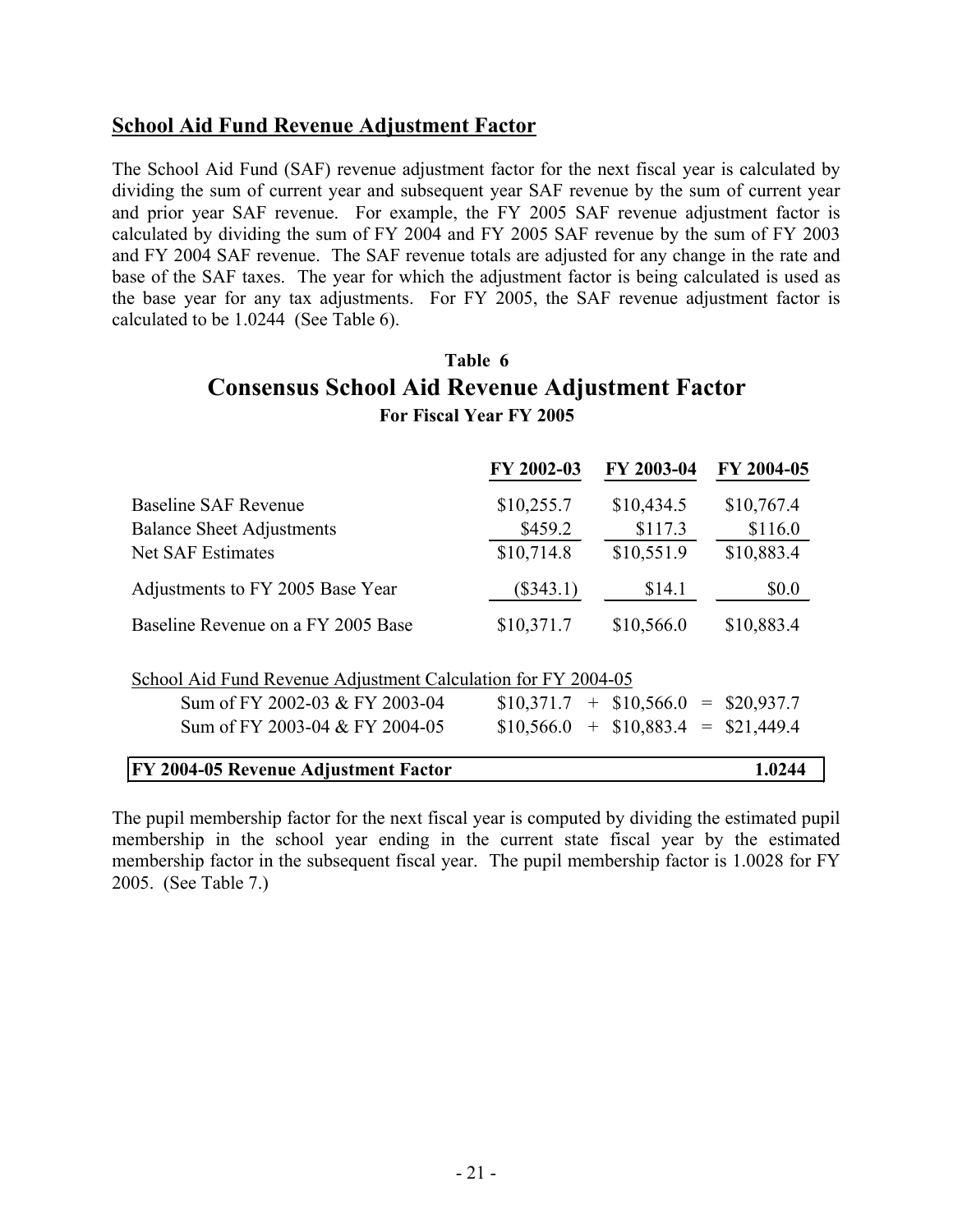#### **Table 7 Consensus Estimate of the Pupil Membership Adjustment Factor**

| <b>Consensus Estimates FY 2003-2004</b>   |           |                              |                              |  |
|-------------------------------------------|-----------|------------------------------|------------------------------|--|
| FY 2003-2004 Pupil Membership             | 1,640,929 | <b>Local District Pupils</b> |                              |  |
|                                           | 73,473    |                              | Public School Academy Pupils |  |
|                                           | 1,714,402 |                              |                              |  |
| <b>Consensus Estimates FY 2004-2005</b>   |           |                              |                              |  |
| FY 2004-2005 Pupil Membership             | 1,627,327 | <b>Local District Pupils</b> |                              |  |
|                                           | 82,350    |                              | Public School Academy Pupils |  |
|                                           | 1,709,677 |                              |                              |  |
| FY 2004-2005 Membership Adjustment Factor |           |                              |                              |  |
| FY 2003-2004 Pupil Membership             | 1,714,402 |                              |                              |  |
| FY 2004-2005 Pupil Membership             | 1,709,677 |                              | 1.0028                       |  |

The foundation allowance index is calculated by multiplying the pupil membership factor by the revenue adjustment factor. Therefore, for FY 2005 the index is 1.0273.

#### **Table 8 Consensus Estimate of the Foundation Allowance Index Current Law Estimates**

| <b>Foundation Allowance Index</b>            | FY 2004-2005 |
|----------------------------------------------|--------------|
| Consensus Pupil Membership Adjustment Factor | 1 0028       |
| Consensus Revenue Adjustment Factor          | 1 0 2 4 4    |
| Consensus Foundation Allowance Index         | 1.0273       |

#### **Revenue Detail**

The estimated tax and revenue totals include the effects of all enacted tax changes except sales tax savings resulting from reductions in revenue sharing payments to local units. The revenue totals by tax are presented separately for GF-GP and for the SAF (See Tables 9 and 10). Tax totals for the income, sales, use, and tobacco taxes for all funds are also included (See Table 11).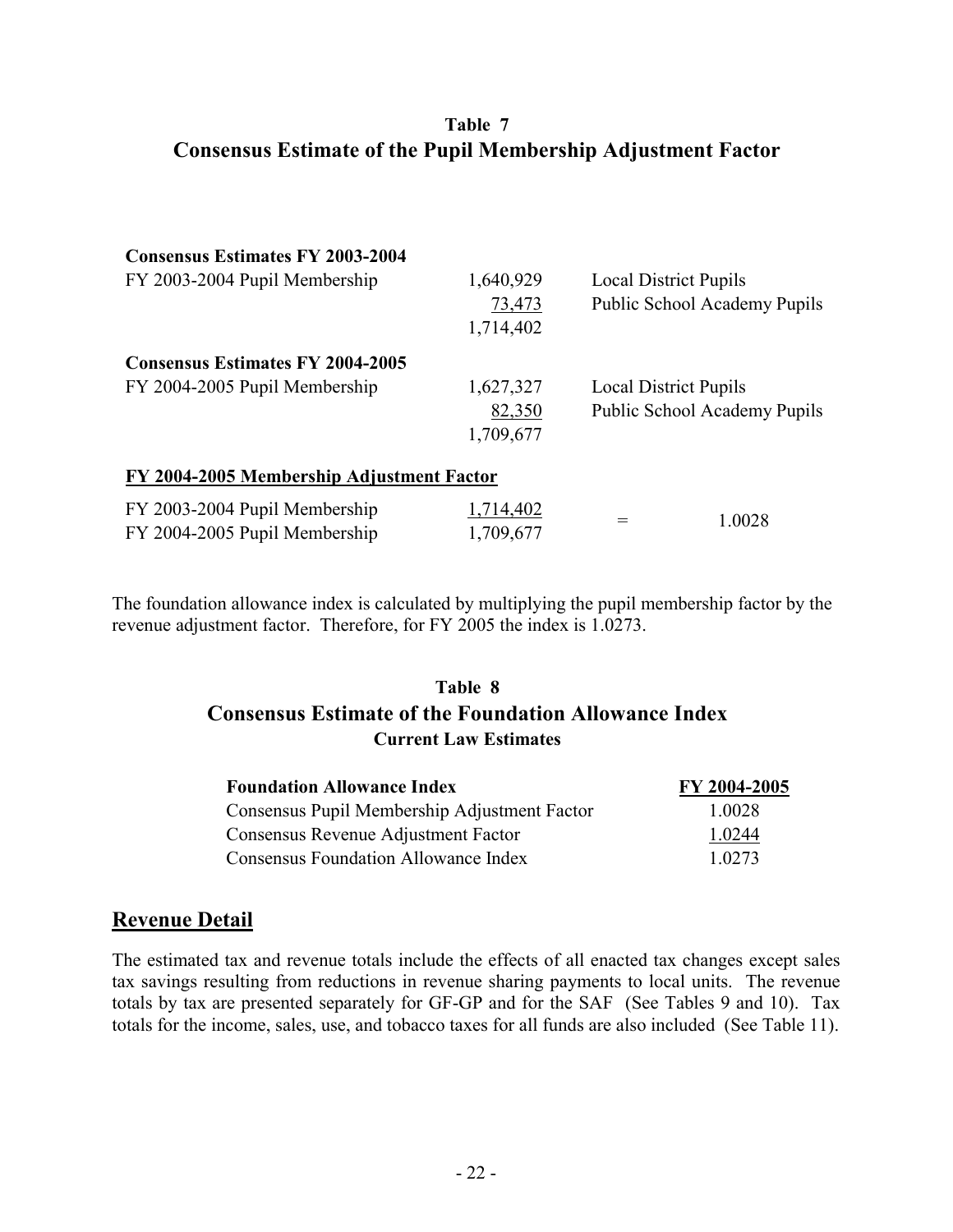# **Table 9 Consensus General Fund General Purpose Revenue Detail** (millions)

|                               | <b>FY 2003</b> |          | <b>FY 2004</b> |           | <b>FY 2005</b> |           |
|-------------------------------|----------------|----------|----------------|-----------|----------------|-----------|
|                               | <b>Amount</b>  | Growth   | <b>Amount</b>  | Growth    | <b>Amount</b>  | Growth    |
| <b>GF-GP Tax Amounts</b>      |                |          |                |           |                |           |
| Income Tax                    | \$3,960.9      | $-6.4%$  | \$3,959.3      | $0.0\%$   | \$3,919.2      | $-1.0\%$  |
| Sales                         | \$63.7         | $-27.6%$ | \$103.0        | 61.6%     | \$117.2        | 13.8%     |
| Use                           | \$819.6        | $-5.6%$  | \$878.4        | 7.2%      | \$912.9        | 3.9%      |
| Cigarette                     | \$289.2        | 48.4%    | \$241.8        | $-16.4%$  | \$122.8        | $-49.2%$  |
| Beer & Wine                   | \$51.1         | 2.2%     | \$51.5         | 0.8%      | \$52.0         | 1.0%      |
| Liquor Specific               | \$31.1         | 4.0%     | \$33.0         | 6.1%      | \$33.5         | 1.5%      |
| <b>Single Business Tax</b>    | \$1,842.9      | $-7.1%$  | \$1,786.3      | $-3.1\%$  | \$1,835.6      | 2.8%      |
| Insurance Co. Premium         | \$231.1        | 1.8%     | \$221.0        | $-4.4%$   | \$230.0        | 4.1%      |
| Telephone & Telegraph         | \$124.2        | $-9.5%$  | \$101.3        | $-18.4%$  | \$95.3         | $-5.9\%$  |
| <b>Inheritance Estate</b>     | \$98.6         | $-24.7%$ | \$76.0         | $-22.9%$  | \$39.0         | $-48.7%$  |
| Intangibles                   | (\$1.4)        | $0.0\%$  | \$0.1          | $0.0\%$   | \$0.0          | $0.0\%$   |
| Casino Wagering               | \$0.0          | $0.0\%$  | \$3.2          | NA        | \$42.9         | <b>NA</b> |
| Horse Racing                  | \$0.0          | $0.0\%$  | \$2.0          | $0.0\%$   | \$0.0          | $0.0\%$   |
| Oil & Gas Severance           | \$47.9         | 56.0%    | \$54.4         | 13.6%     | \$53.0         | $-2.6%$   |
| <b>GF-GP Other Taxes</b>      | \$52.6         | $-57.4%$ | \$24.5         | $-53.4%$  | \$28.5         | $16.3\%$  |
| <b>Total GF-GP Taxes</b>      | \$7,611.4      | $-6.0\%$ | \$7,535.8      | $-1.0\%$  | \$7,481.9      | $-0.7%$   |
| <b>GF-GP Non-Tax Revenue</b>  |                |          |                |           |                |           |
| Federal Aid                   | \$47.2         | 91.1%    | \$66.1         | 40.0%     | \$35.0         | $-47.0\%$ |
| From Local Agencies           | \$0.9          | 12.5%    | \$2.9          | 222.2%    | \$2.0          | $-31.0%$  |
| From Services                 | \$8.5          | 63.5%    | \$17.8         | 109.4%    | \$18.0         | 1.1%      |
| From Licenses & Permits       | \$16.9         | 2.4%     | \$55.2         | 226.6%    | \$54.0         | $-2.2\%$  |
| Miscellaneous                 | \$100.0        | $-24.0%$ | \$72.0         | $-28.0\%$ | \$125.6        | 74.4%     |
| Short Term Note Int.          | $(\$8.0)$      | $0.0\%$  | \$0.0          | $0.0\%$   | \$0.0          | $0.0\%$   |
| Interfund Interest            | (\$13.3)       | 11.8%    | (\$22.2)       | 66.9%     | $(\$73.0)$     | 228.8%    |
| Liquor Purchase               | \$126.8        | 7.3%     | \$139.4        | 9.9%      | \$133.0        | $-4.6%$   |
| <b>Charitable Games</b>       | \$11.2         | $-7.4%$  | \$12.2         | 8.9%      | \$11.5         | $-5.7\%$  |
| <b>Transfer From Escheats</b> | \$57.3         | 79.6%    | \$88.9         | 55.1%     | \$50.8         | $-42.9%$  |
| Other Non Tax                 | \$0.0          | $0.0\%$  | \$0.0          | $0.0\%$   | \$0.0          | $0.0\%$   |
| <b>Total Non Tax</b>          | \$347.5        | 5.6%     | \$432.3        | 24.4%     | \$356.9        | $-17.4%$  |
| <b>Total GF-GP Revenue</b>    | \$7,958.9      | $-5.6\%$ | \$7,968.1      | 0.1%      | \$7,838.6      | $-1.6%$   |